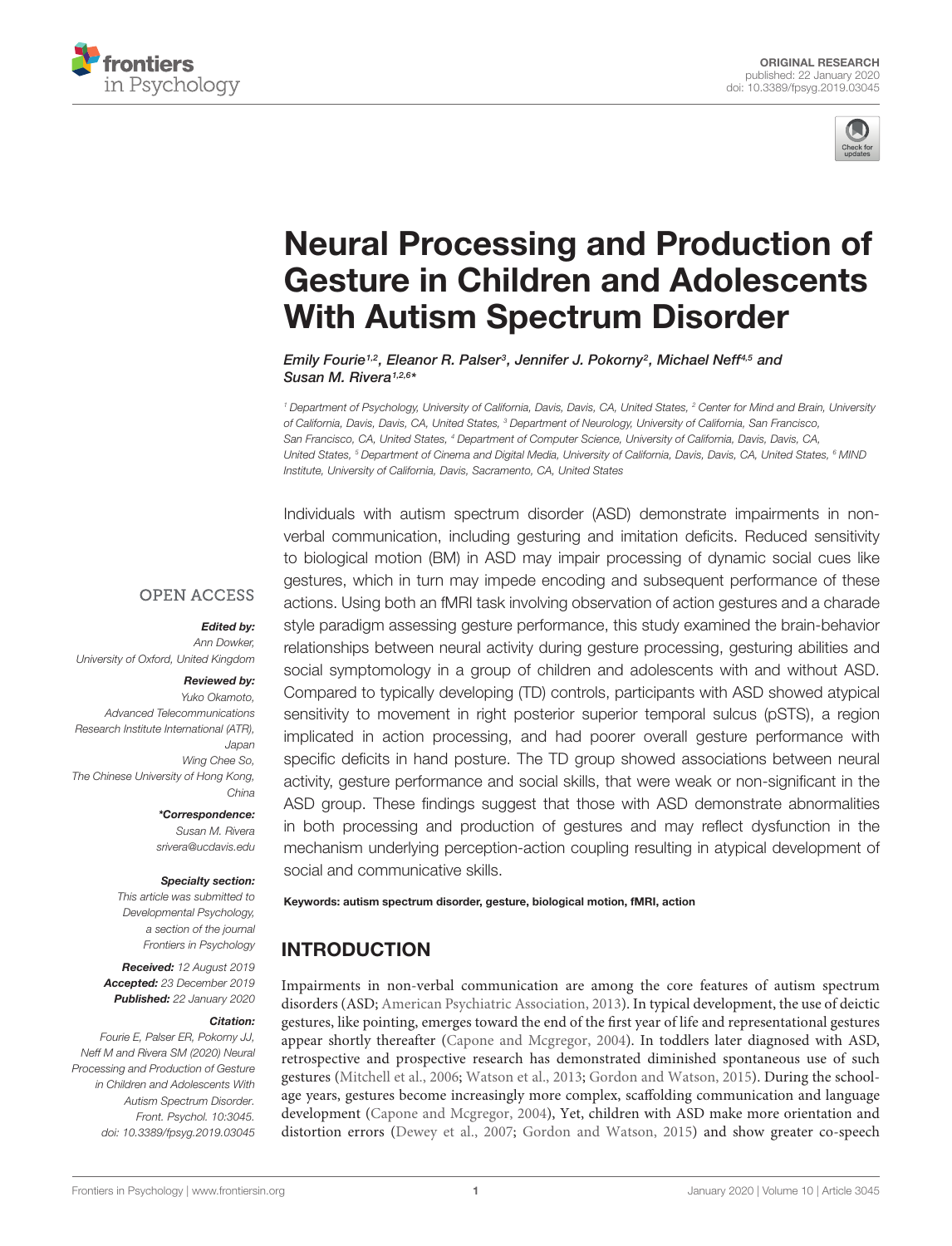asynchrony while gestures [\(de Marchena and Eigsti,](#page-12-4) [2010\)](#page-12-4). Compared to their typically-developing peers, individuals with ASD also show impairments in their ability to imitate others' actions [\(Williams et al.,](#page-14-0) [2004;](#page-14-0) [Dewey et al.,](#page-12-3) [2007\)](#page-12-3), suggesting a deficit in both encoding and production. These gestural deficits appear to be only partially accounted for by basic motor impairments [\(Dewey et al.,](#page-12-3) [2007;](#page-12-3) [Dziuk et al.,](#page-12-5) [2007;](#page-12-5) [Zachor et al.,](#page-14-1) [2010;](#page-14-1) [Biscaldi et al.,](#page-12-6) [2014\)](#page-12-6).

Gestures are critically important to social interaction and interpersonal communication, and have been shown to have an influence on the development of pragmatic language skills [\(Miniscalco et al.,](#page-13-2) [2014\)](#page-13-2). Thus, deficits in this area can have a significant impact on daily functioning. Given the broad range of difficulties in gesture production among individuals with ASD, and their central role in social cognition, research is needed to characterize the nature of this impairment as well as to explore potential underlying mechanisms involved in this dysfunction.

One potential explanation for the impairments in nonverbal communication in ASD is a coincident deficit in visual sensitivity to biological motion (BM). BM is movement by an animate object; namely humans in the context of social cues. A growing body of evidence shows that individuals with ASD are compromised in their ability to detect BM (e.g., [Atkinson,](#page-12-7) [2009;](#page-12-7) [Koldewyn et al.,](#page-12-8) [2010\)](#page-12-8). This deficit appears to be one of degree, such that children with autism have significantly higher BM thresholds [\(Koldewyn et al.,](#page-12-8) [2010\)](#page-12-8). Additionally, those with ASD lack a typical preference for attending to BM stimuli, instead fixating more on scrambled or object motion [\(Annaz et al.,](#page-12-9) [2012\)](#page-12-9). These deficits are specific to BM perception, as perception of coherent motion (in the form of random moving dots) remains intact. Furthermore, performance on BM perception tasks correlates negatively with autism severity [\(Blake et al.,](#page-12-10) [2003;](#page-12-10) [van Boxtel et al.,](#page-13-3) [2016;](#page-13-3) [Blain et al.,](#page-12-11) [2017\)](#page-12-11). These findings suggest that abnormalities in attention to and processing of BM may be related to the development of atypical social cognition.

Movement provides complex information necessary for understanding and predicting reactions, emotions and intentions of others in social settings [\(Zilbovicius et al.,](#page-14-2) [2006\)](#page-14-2). As such, decreased visual sensitivity to BM may inhibit adequate processing and perception of dynamic non-verbal social cues, such as gestures. In turn, this dysfunction in the perceptual system may impede encoding, learning and subsequent performance of these actions, resulting in the observed gesture and imitation deficits. There is some evidence demonstrating a general link between perceptual and motor systems in ASD. [Freitag et al.](#page-12-12) [\(2008\)](#page-12-12) found that neuronal activity during perception of BM compared to scrambled motion was strongly associated with hand-finger imitation. Similarly, [Price et al.](#page-13-4) [\(2012\)](#page-13-4) showed that reduced visual sensitivity to human movement correlated with impaired motor skills in Asperger syndrome. These findings underscore the influence of BM perception abilities on the performance of complex motor tasks and suggest that action perception and action execution are closely linked.

The mechanisms underlying this perception-action coupling have been widely studied in typical and atypical development. The action observation network (AON) is comprised of two

core regions, the inferior parietal lobule (IPL) and inferior frontal gyrus (IFG) as well as several other fronto-parietal cortical areas [\(Rizzolatti and Sinigaglia,](#page-13-5) [2010\)](#page-13-5) and is active both during observation of an action and during execution of this action. This functional overlap allows the observer to encode the immediate goal of motor actions by mapping them onto one's own behavioral repertoire and simulating a motor representation [\(Van Overwalle and Baetens,](#page-13-6) [2009\)](#page-13-6). It is possible that dysfunction in this system may contribute to the disruption in the perceptualmotor coupling that hinders those with ASD from developing appropriate gestural and social communicative skills. Indeed, fMRI and EEG research in children and adolescents with ASD has revealed regions of the AON with abnormal patterns of neural activity during action observation/execution which is correlated with the severity of social impairment [\(Oberman et al.,](#page-13-7) [2005;](#page-13-7) [Dapretto et al.,](#page-12-13) [2006;](#page-12-13) [Iacoboni and Dapretto,](#page-12-14) [2006\)](#page-12-14).

Another region known to be implicated in ASD and highly involved in social cognition is the posterior superior temporal sulcus (pSTS). This region acts as an orientation system, controlling attention to visual stimuli and routing visual input from both the motion-sensitive and object-characterizing visual areas to the AON [\(Puce and Perrett,](#page-13-8) [2003;](#page-13-8) [Williams,](#page-14-3) [2008;](#page-14-3) [Van](#page-13-6) [Overwalle and Baetens,](#page-13-6) [2009\)](#page-13-6). Additionally, in conjunction with the AON, it forms a core circuit for imitation [\(Iacoboni and](#page-12-14) [Dapretto,](#page-12-14) [2006;](#page-12-14) [Molenberghs et al.,](#page-13-9) [2010\)](#page-13-9). It supports processing of complex social information and is especially critical for processing of goal-directed actions such as gestures [\(Allison et al.,](#page-12-15) [2000;](#page-12-15) [Villarreal et al.,](#page-13-10) [2008;](#page-13-10) [Arfeller et al.,](#page-12-16) [2013;](#page-12-16) [Moessnang](#page-13-11) [et al.,](#page-13-11) [2017\)](#page-13-11). Abnormalities in this region have been implicated in ASD: neuroimaging studies provide evidence of atypical patterns of activity during tasks involving social cognition, including those involving BM, as well as abnormal structural integrity [\(Zilbovicius et al.,](#page-14-2) [2006;](#page-14-2) [Pelphrey and Carter,](#page-13-12) [2008;](#page-13-12) [Williams,](#page-14-3) [2008;](#page-14-3) [Kaiser et al.,](#page-12-17) [2010;](#page-12-17) [Patriquin et al.,](#page-13-13) [2016\)](#page-13-13). Furthermore, many of these studies have demonstrated significant relationships between activity in pSTS and severity of social symptoms, such that less activity is associated with greater social deficits [\(Pelphrey](#page-13-12) [and Carter,](#page-13-12) [2008;](#page-13-12) [Kaiser et al.,](#page-12-17) [2010;](#page-12-17) [Alaerts et al.,](#page-12-18) [2014\)](#page-12-18).

Both the pSTS and AON are also involved in BM perception. Neural activity in response to BM compared to coherent motion has been localized to pSTS [\(Grossman et al.,](#page-12-19) [2000;](#page-12-19) [Puce and](#page-13-8) [Perrett,](#page-13-8) [2003;](#page-13-8) [Blake and Shiffrar,](#page-12-20) [2007\)](#page-12-20). Compromised BM processing in ASD is supported through identification of its neural correlates. Investigations using fMRI have demonstrated that individuals with ASD show reduced activity in response to BM in pSTS as well as several parietal and frontal regions of the AON, while showing similar levels of activity during coherent or scrambled motion [\(Freitag et al.,](#page-12-12) [2008;](#page-12-12) [Koldewyn et al.,](#page-12-21) [2011\)](#page-12-21). EEG research has provided convergent evidence of disrupted neural mechanisms during BM processing [\(Kröger et al.,](#page-12-22) [2014\)](#page-12-22). Further, sensitivity to BM in these regions is linked to autism traits [\(Koldewyn et al.,](#page-12-21) [2011\)](#page-12-21).

A third region likely to be involved visuomotor representations of actions is the lateral occipital temporal cortex (LOTC), which contains regions that are sensitive to both body form (extrastriate body area, EBA) and body motion (middle temporal area, MT+). The EBA was originally identified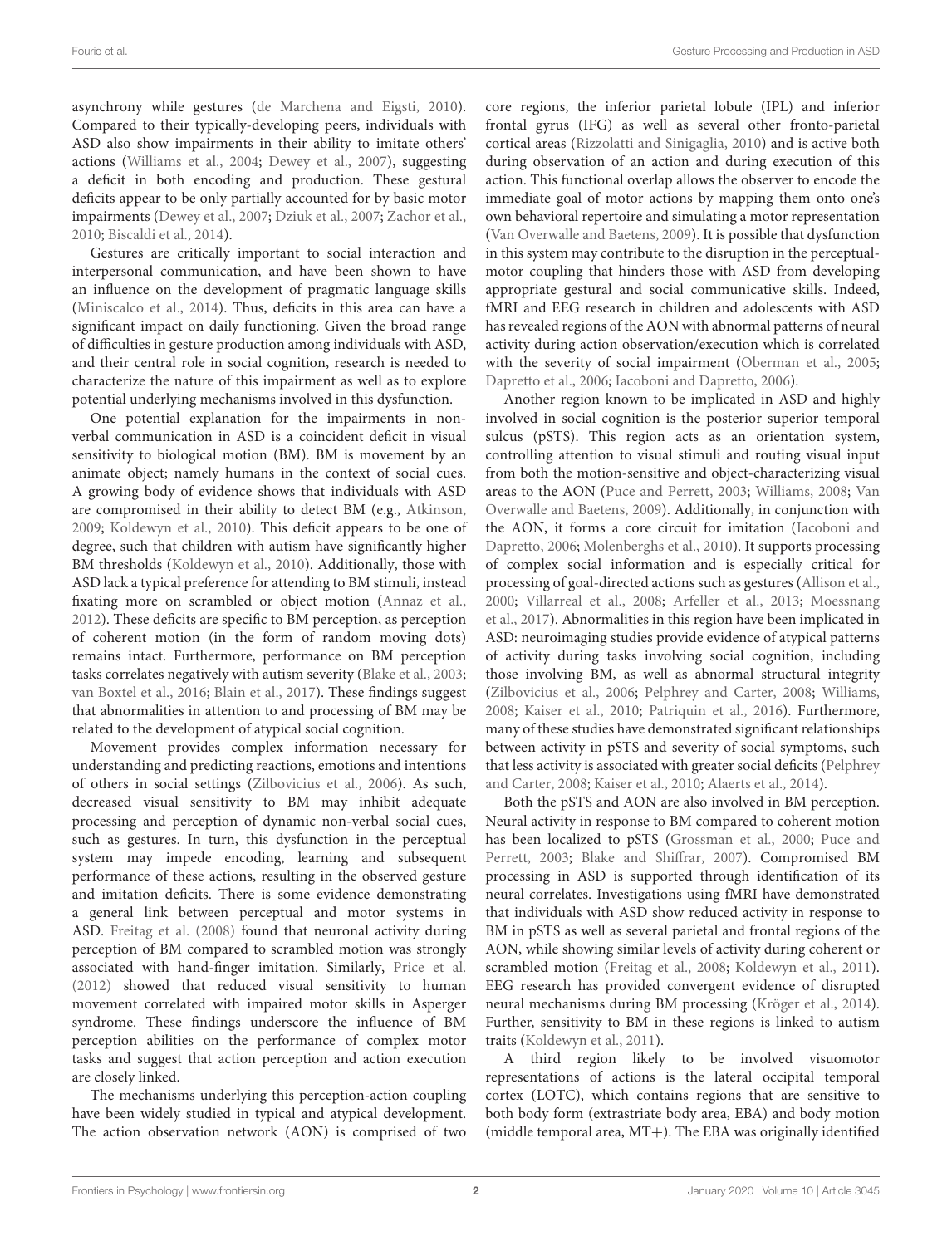as responding selectively to human body form [\(Downing et al.,](#page-12-23) [2001\)](#page-12-23) and is believed to play a role in understanding and inferring the goals and intentions from actions performed by a human agent [\(Peelen and Downing,](#page-13-14) [2007;](#page-13-14) [Marsh et al.,](#page-13-15) [2010\)](#page-13-15). Its functional role has been expanded to encompass planning and execution of movement, indicating its involvement not only in perception but also in production of action [\(Astafiev et al.,](#page-12-24) [2004;](#page-12-24) [Ishizu et al.,](#page-12-25) [2009;](#page-12-25) [Oosterhof et al.,](#page-13-16) [2010;](#page-13-16) [Romaiguère](#page-13-17) [et al.,](#page-13-17) [2014;](#page-13-17) [Zimmermann et al.,](#page-14-4) [2016\)](#page-14-4). This region overlaps significantly with region MT+, a primarily motion-sensitive area, important for BM processing, which has also shown to have body specific properties [\(Spiridon et al.,](#page-13-18) [2006;](#page-13-18) [Ross,](#page-13-19) [2014;](#page-13-19) [Vangeneugden et al.,](#page-13-20) [2014\)](#page-13-20). The anatomical convergence of body, action, and motion selectivity suggests a likely function of the LOTC in the processing of dynamic and biologically relevant body and action representations. Some sparse research has indicated atypical activity in LOTC regions in young adults with ASD, particularly in the left EBA [\(Okamoto et al.,](#page-13-21) [2014,](#page-13-21) [2017,](#page-13-22) [2018\)](#page-13-23), but further research is needed to investigate this dysfunction.

Given the critical role that LOTC, pSTS and the AON play in social perception, BM and body form processing as well as their documented dysfunction in ASD, these regions make good candidates for studying a potential disruption of perception-action coupling in ASD. Dysfunction in neural mechanisms linking observation and execution of action could hinder transformations from perception to action and result in a cascade of detrimental effects including impaired imitative and gestural skills as well as social-communicative deficits. This study investigates this putative link between processing and production of familiar actions to determine whether faulty BM perception may underlie the broader social impairment in ASD.

## The Current Study

Much of the existing BM research uses point-light displays, consisting of coordinated moving dots that represent joints of a human performing an action. These are coarse, simplistic lowlevel stimuli that are likely processed early in the visual stream. This study extends the literature demonstrating BM deficits in ASD by using complex stimuli that more closely mimics realworld social interaction. Videos of human-like avatars were rendered from digitalized motion capture of actions performed by human models and presented to participants during an fMRI task. Given previous empirical findings, we predict that, compared to typically developing (TD) participants, participants with ASD will show hypoactivation of areas involved in BM and gesture processing, namely LOTC, pSTS, and the frontoparietal AON.

The current study also aimed to investigate the sensitivity of BM perception in ASD. As noted above, the BM deficit in ASD appears to be one of degree, as individuals with ASD have higher thresholds for detecting BM in noise compared to their TD counterparts. Therefore, stimuli were parametrically manipulated in the amount of movement contained in the action, to assess sensitivity of both behavioral and neural responses to different levels of movement intensity. We hypothesized that those with ASD would require greater movement intensity

to recognize gestures and to elicit levels of neural activity, comparable to TD controls.

In addition to assessing neural correlates of gesture processing, quality of gesture production was evaluated in a charade-style paradigm outside of the scanner. This component allowed us to examine differences in the way that children and adolescents with ASD and controls produce familiar actions. We hypothesized that individuals with ASD would make more errors while performing gestures. Lastly, the study examined the brain-behavior relationships between gesture processing, gesture production and various behavioral symptoms of ASD. We hypothesized that quality of gesture performance would be positively correlated with neural activity during gesture observation, and that both of these measures would be negatively associated with autism symptomology.

In summary, this study is a multi-disciplinary examination of the brain and behavioral underpinnings of gesture processing among children and adolescents with ASD. The complementary components shed light on individuals' sensitivity to gestural displays, visual processing and performance of familiar gestures, and brain-behavior relationships between these measures in order to elucidate the connection between abnormal perceptual processes and the affected outcomes in individuals with ASD.

# MATERIALS AND METHODS

### **Participants**

A total of 19 children and adolescents (4 females) with a diagnosis of autism and 20 age and IQ matched typically developing (TD) children and adolescents (3 females) participated in the study. Autism diagnosis was confirmed by meeting both DSM-IV criteria and the cutoff score on the Autism Diagnostic Observation Schedule (ADOS; [Lord et al.,](#page-13-24) [2000\)](#page-13-24). An additional 9 participants (7 ASD, 2 TD) were recruited for this study but excluded on the basis of study criteria (IQ below 80, co-occurring neurological or medical conditions, preterm birth, use of anti-psychotic medications, MRI contraindications including braces, glasses and other implants or devices. Performance IQ, assessed with the Weschler Abbreviated Scale of Intelligence (WASI; [Wechsler,](#page-13-25) [1999\)](#page-13-25), was not significantly different between groups, however, verbal IQ was marginally higher in the TD group. All participants had normal or corrected to normal vision. Participant demographics are displayed in **[Table 1](#page-3-0)**.

The fMRI analyses included 15 individuals with ASD (3 lefthanded) and 16 TD participants (1 left-handed). Data from eight additional participants was not included in the final analyses because they were unable to finish the scanning protocol (ASD  $N = 1$ , TD  $N = 2$ ), had excessive movement (>3.4 mm) in the scanner (ASD  $N = 2$ , TD  $N = 1$ ) or were not reliably engaged during the task (ASD  $N = 1$ , TD  $N = 1$ ). The behavioral video portion of the study was completed by 12 participants with ASD and 16 TD individuals. A subset of 8 participants with ASD and 12 TD participants provided data for both the fMRI and video portions of the study and were used for an exploratory assessment of brain-behavior relationships between production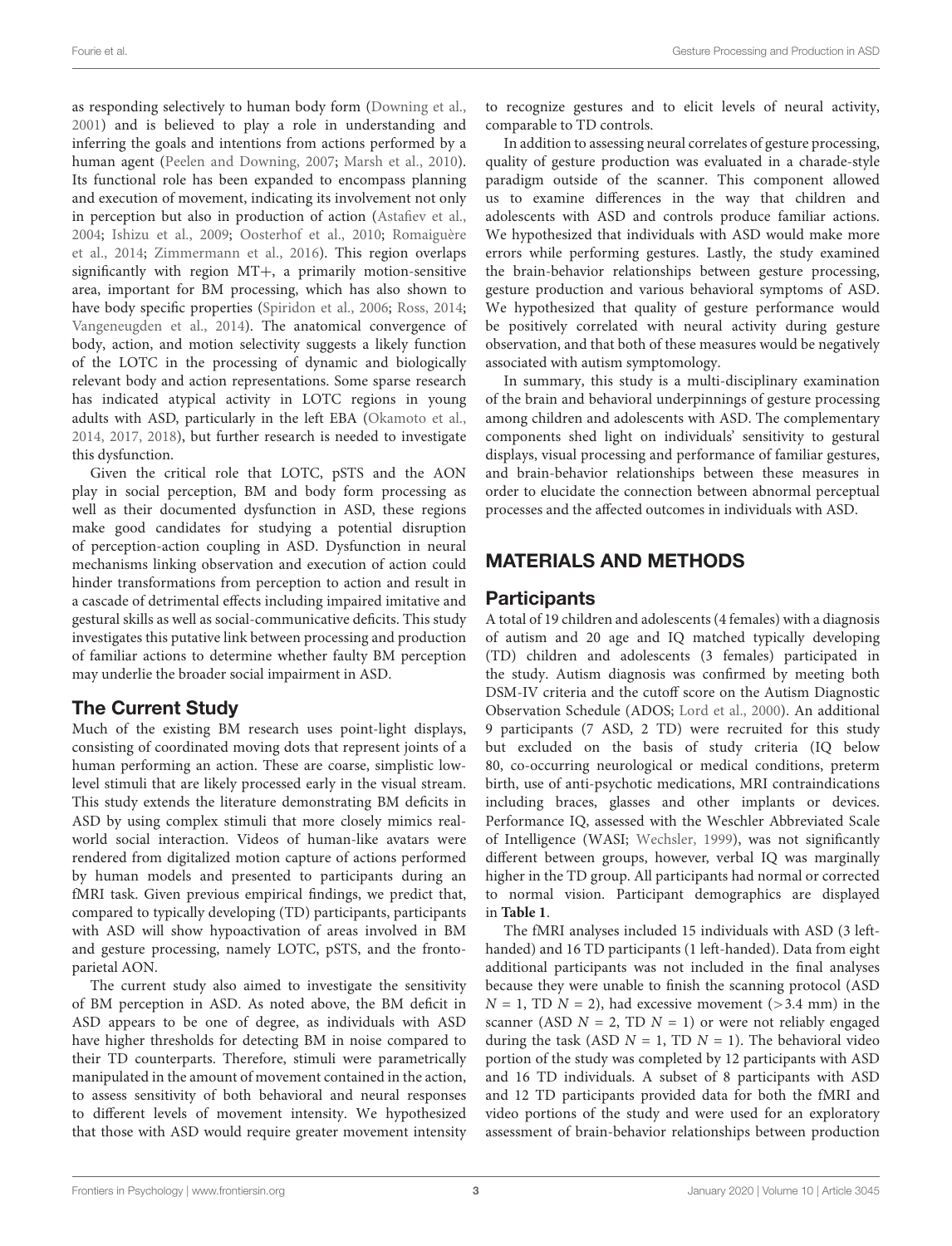<span id="page-3-0"></span>

|  | <b>TABLE 1</b> Demographics of ASD and TD groups for full sample $(N = 39)$ . |  |  |  |  |
|--|-------------------------------------------------------------------------------|--|--|--|--|
|--|-------------------------------------------------------------------------------|--|--|--|--|

|             | <b>ASD</b>     |               | TD             |              |          |  |
|-------------|----------------|---------------|----------------|--------------|----------|--|
|             | Mean (SD)      | Range         | Mean (SD)      | Range        | р        |  |
| Age         | 13.47 (1.68)   | $10.5 - 15.8$ | 12.73 (2.32)   | $9.6 - 16.9$ | 0.27     |  |
| <b>PIQ</b>  | 107.06 (14.10) | 85-131        | 110.26 (12.50) | $80 - 125$   | 0.60     |  |
| VIQ         | 106.84 (13.20) | 82-127        | 115.11 (16.04) | 88-137       | 0.09     |  |
| <b>ADOS</b> | 8.93 (1.98)    | $7 - 13$      | <b>NA</b>      |              |          |  |
| <b>SRS</b>  | 76.68 (15.33)  | $48 - 90$     | 44.16 (7.75)   | $35 - 62$    | < 0.0001 |  |
| SCQ         | 22.00 (7.08)   | $11 - 32$     | 2.21(2.84)     | $O - 9$      | < 0.0001 |  |
| <b>DCDQ</b> | 41.63 (12.41)  | $23 - 72$     | 70.47 (7.06)   | $51 - 75$    | < 0.0001 |  |

Participants age in years, IQ scores on performance (PIQ) and verbal (VIQ) domains, scores on the Autism Diagnostic Observation Schedule (ADOS), Social Responsiveness Scale (SRS), Social Communication Questionnaire, Developmental Coordination Disorder Questionnaire (DCDQ).

and processing of gestures. Subsamples for each of these analyses were matched on age and performance IQ.

Participants were recruited through the subject tracking system at the University of California Davis MIND Institute. Individuals were screened and excluded for co-occurring neurological conditions (seizures, Tourette's syndrome), medical disorders associated with autism (fragile X Syndrome), preterm birth and use of anti-psychotic medications. TD participants had no history of developmental delay or immediate family member diagnosed with ASD. Guardians of participants signed an informed consent approved by the University of California Davis Institutional Review Board prior to inclusion in the study.

### Behavioral Measures

Several parent-report measures were administered to assess social and motor functioning. The Social Communication Questionnaire, Lifetime version (SCQ; [Rutter et al.,](#page-13-26) [2003\)](#page-13-26) is a 40 item questionnaire, with higher scores indicating greater social difficulties. Scores greater than or equal to 15 denote possible ASD. The Social Responsiveness Scale (SRS; [Constantino,](#page-12-26) [2005\)](#page-12-26) is used to identify presence and severity of social impairment, specifically within ASD, with 65 items on a 4-point Likert scale. Higher scores indicate greater impairment; scores 60 and above indicate some degree of social deficiency. The Developmental Coordination Disorder Questionnaire (DCDQ; [Wilson et al.,](#page-14-5) [2009\)](#page-14-5) is designed to screen for motor coordination disorders. The questionnaire includes 15 items on a 7-point Likert scale with lower scores indicating greater impairment in motor coordination.

## fMRI Task

Stimuli consisted of 5 s long videos depicting animations of 11 distinct action gestures. These gestures were originally performed by a human actor, recorded with optical, marker-based motion capture and rendered to a 3D human avatar. Two different types of gestures were presented: functional pantomimes ( $N = 5$ ; e.g., driving, lifting) and communicative gestures ( $N = 6$ ; e.g., waving, scolding) to determine whether gestures that were social in nature, i.e., communicative, elicited differential responses in our ASD group compared to TD controls. The gestures



<span id="page-3-1"></span>were computationally manipulated to vary in the scale of the movement, yielding three levels, from subtle to exaggerated (**[Figure 1](#page-3-1)**). Each gesture was presented at each intensity level twice over the course of two functional runs, each run lasting approximately 7 min. Following presentation of each gesture, two words corresponding to actions in the videos appeared on the screen, one on the left and one on the right. Participants were tasked with choosing one of the two options that most closely matched the gesture presented and made their selection on a button box.

## Image Acquisition and Preprocessing

MR data were acquired on a 3.0T Siemens Trio scanner with a Siemens 8-channel head coil at the UC Davis Imaging Research Center. Functional MR was acquired using a standard echo planar pulse sequence with the following parameters:  $TR = 2000$  ms,  $TE = 25$  ms,  $FA = 90^{\circ}$ ,  $FOV = 305$ , matrix, 36 axial slices, voxel size =  $3.4 \text{ mm}^3$ . During the same scan session, structural images were obtained using a T1-weighted MPRAGE 3D MRI sequence (TR = 2170 ms, TE = 4.86 ms, flip angle =  $7^\circ$ , FOV =  $256$  mm  $\times$  256 mm, 1 mm slice thickness). Presentation software (Neurobehavioral Systems, Inc., Berkeley, CA, United States) was used to present the functional task, which was projected onto a screen located at the participant's feet and viewed through a head-mounted mirror.

Data preprocessing and analysis was performed with statistical parametric mapping software, SPM[1](#page-3-2)2<sup>1</sup> run within MATLAB (r2014b; Matlab Mathwork, Inc., Natick, MA, United States). Preprocessing of images was completed using standard procedures including slice-time correction, realignment, coregistration, normalization to stereotaxic Montreal Neurological Institute (avg152 T1-weighted template) and smoothing with a 5 mm Gaussian kernel to decrease spatial noise. Motion parameters for each subject, obtained during

<span id="page-3-2"></span><sup>1</sup><https://www.fil.ion.ucl.ac.uk/spm/software/spm12>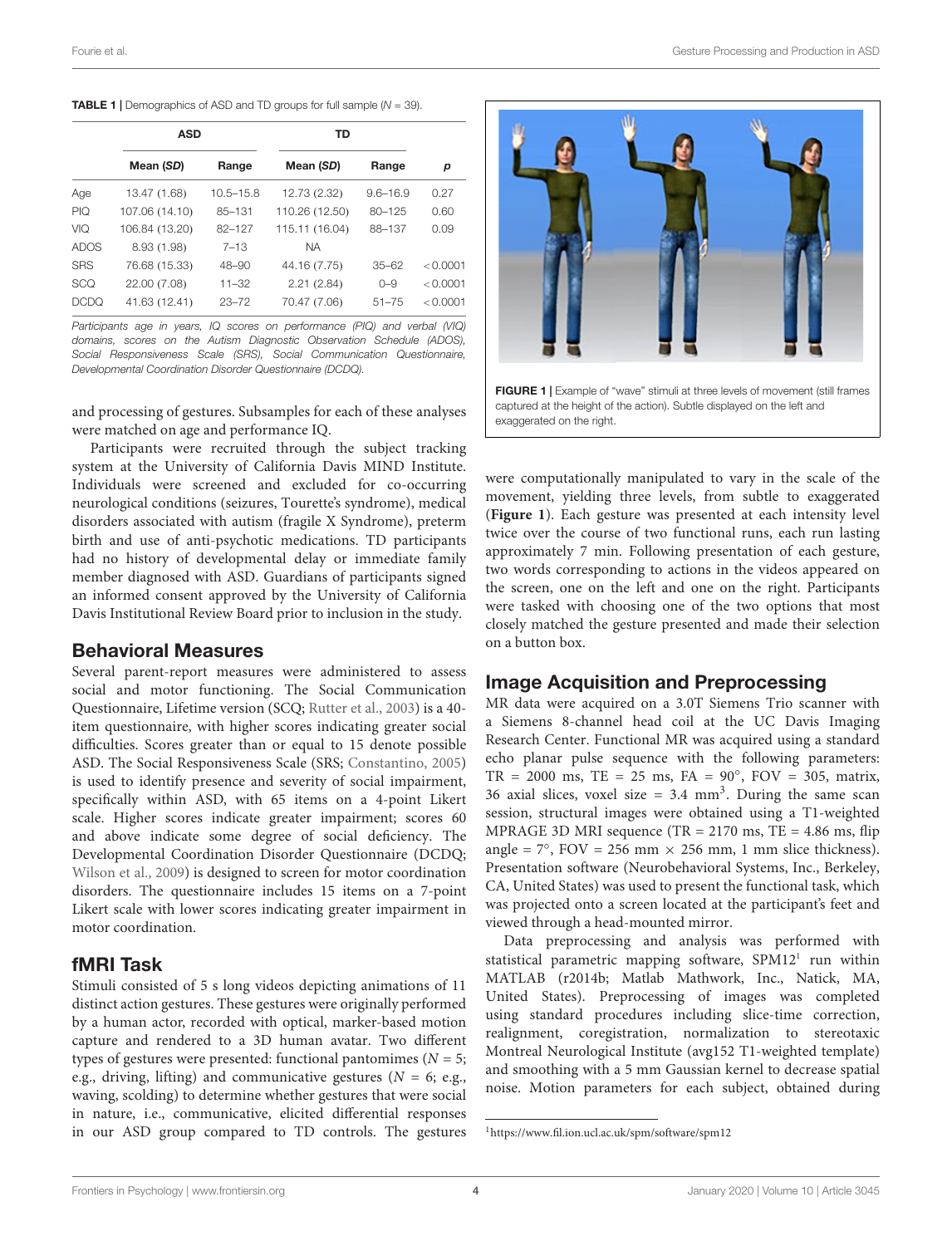the realignment step, were added into the model as additional regressors; these did not differ across groups.

# Gesture Production Task

The behavioral task resembled a game of charades. Participants were instructed to pantomime an action by means of a written instruction handed to them on a small card. The gestures included three communicative gestures (e.g., Hurry up, Stop, and Shush/Be quiet) and 12 functional gestures (e.g., Brush teeth, Comb hair, Use scissors to cut paper, Dribble a basketball, Erase a chalkboard, Hammer a nail, Jump rope, Painting a wall, Saw a piece of wood, Scoop ice cream, Unlocking a door with a key, and Write on a piece of paper). Participants were allowed to perform the action by whatever means they deemed suitable. A confederate in the room was required to guess the action performed. This was designed to encourage the children's engagement in the task and allowed them to attempt the action multiple times if the first try was not guessed successfully. Each gesture represented a trial, thus participants completed 15 trials. These sessions were video-recoded for later analysis.

### Data Analysis fMRI

Single subject effects were estimated using the general linear model in SPM12. Each trial was modeled with the canonical hemodynamic response function over the duration of the video. Regressors were included to account for participant head movement. Second level analyses consisted of one and twosample t-tests for each contrast of interest. Significant clusters of activation were determined using a primary cluster-forming threshold of  $p < 0.001$ , with an extent of 20 voxels. Only clusters surviving FWE-correction at a threshold of  $p < 0.05$  were reported as significant.

Additionally, several region of interest (ROI) analyses were performed to examine levels of activity in specific areas. ROIs for the LOTC were functionally-defined for each individual and were created by drawing 6 mm radius spheres around the most significantly activated "peak" voxel within a restricted part of the cortex based on anatomical locations previously reported in research involving human bodies (Right LOTC: 46, −70, −1; L LOTC: −52, −72, 4; [Downing et al.,](#page-12-27) [2006,](#page-12-27) [2007;](#page-12-28) [Okamoto et al.,](#page-13-21) [2014,](#page-13-21) [2017\)](#page-13-22). Two masks were also created to capture activity in bilateral pSTS and the AON network. An atlas-based definition of pSTS based on [McNorgan et al.](#page-13-27) [\(2013\)](#page-13-27) was used. It was outlined as the intersection of the AAL superior temporal and middle temporal gyri, each dilated by 4 mm along each axis, defining the sulcus. Subject wise local maxima were extracted from the posterior third of this region, greater than  $y = -40$ and 6 mm radius spheres were drawn. Lastly, an AON mask was created according to activation areas reported to be correlated and consistently engaged during observation of hand and arm actions [\(Shaw et al.,](#page-13-28) [2012\)](#page-13-28) and used in previous studies with TD and ASD adolescents [\(Pokorny et al.,](#page-13-29) [2015,](#page-13-29) [2018\)](#page-13-30). The mask included 6 mm radius spheres around coordinates of 10 bilateral areas inferior frontal gyrus (IFG: −50,12,22; 50,16,24), premotor cortex (PMC: −40,−2,45; 42,2,44), inferior parietal lobule (IPL: −42,−41,47; 37,−42,49), supramarginal gyrus/angular gyrus (SMG/AG: −58,−28,34; 50,−30,42), and superior parietal lobule (SPL: −28,−56,56; 26,−56,60). For each of the three ROIs, mean parameter estimates (beta) were extracted by averaging the parameter estimates of all voxels that fell within the defined region using MarsBaR<sup>[2](#page-4-0)</sup>. This process was performed for each of the six main conditions (2 gestures types at 3 movement levels), compared to baseline, and entered into a 3-way, group by gesture type by movement intensity ANOVA.

### Behavioral Coding

A coding scheme was developed in-house. All trials were double scored by two of the authors (ERP and EF), who were trained and calibrated on the coding scheme. The scorers were blind to the participants' diagnosis and their only experience with the participants was through watching the videos. All gestures were scored for the following criteria: (1) events acted out, (2) gaze, (3) body positioning, (4) limb movement, (5) hand posture, (6) use of space, (7) tempo, (8) the ability of the scorer to determine the meaning of the gesture, and (9) the overall quality of the gesture, on a three-point scale of 0–2, where 2 represented accurate performance of the gesture and 0 represented major errors in the portrayal of the gesture (see **[Supplementary Appendix](#page-12-29)** for full coding scheme). On videos where raters disagreed on total score by more than 3 (19% of all videos), scores were discussed until consensus was reached. All other scores were averaged between raters. All gestures were also coded as "yes" or "no" for the presence of (10) use of own body as an object (e.g., using their own hand to symbolize a piece of paper), (11) miming the use of an imaginary object (e.g., using a hand posture appropriate for holding a toothbrush), (12) use of environmental context (e.g., using furniture or the wall), (13) embellishing the gesture with additional context (e.g., licks the ice cream after scooping it) and (14) whether there were multiple attempts to perform the gesture.

### Behavioral Analysis

All data were screened for normality using Kolmogorov–Smirnov tests. Appropriate non-parametric tests (Mann–Whitney U-tests) were applied in any instances in which the assumption of normality was violated and for items 10–14 where responses were ordinal; otherwise, independent t-tests were used. Cohen's d is given as an indication of effect size. One ASD participant was missing gaze codes for all actions performed, and another was missing all except two gaze codes. These two participants are thus not included in the analysis of gaze. They are included in the analysis of participants' overall total score, although the analysis is also reported with these two participants excluded. Participants' overall gesture performance (total score) was calculated by summing performance across all 15 gestures on the codes listed (items 1–9 above): events acted out, gaze, body positioning, limb movement, hand posture, use of space, tempo and meaning. Higher scores indicate better performance. This analysis was also repeated with meaning excluded. Items 10 through 14 were not included when calculating overall performance, as their presence does not necessarily indicate better performance

<span id="page-4-0"></span><sup>2</sup><http://marsbar.sourceforge.net>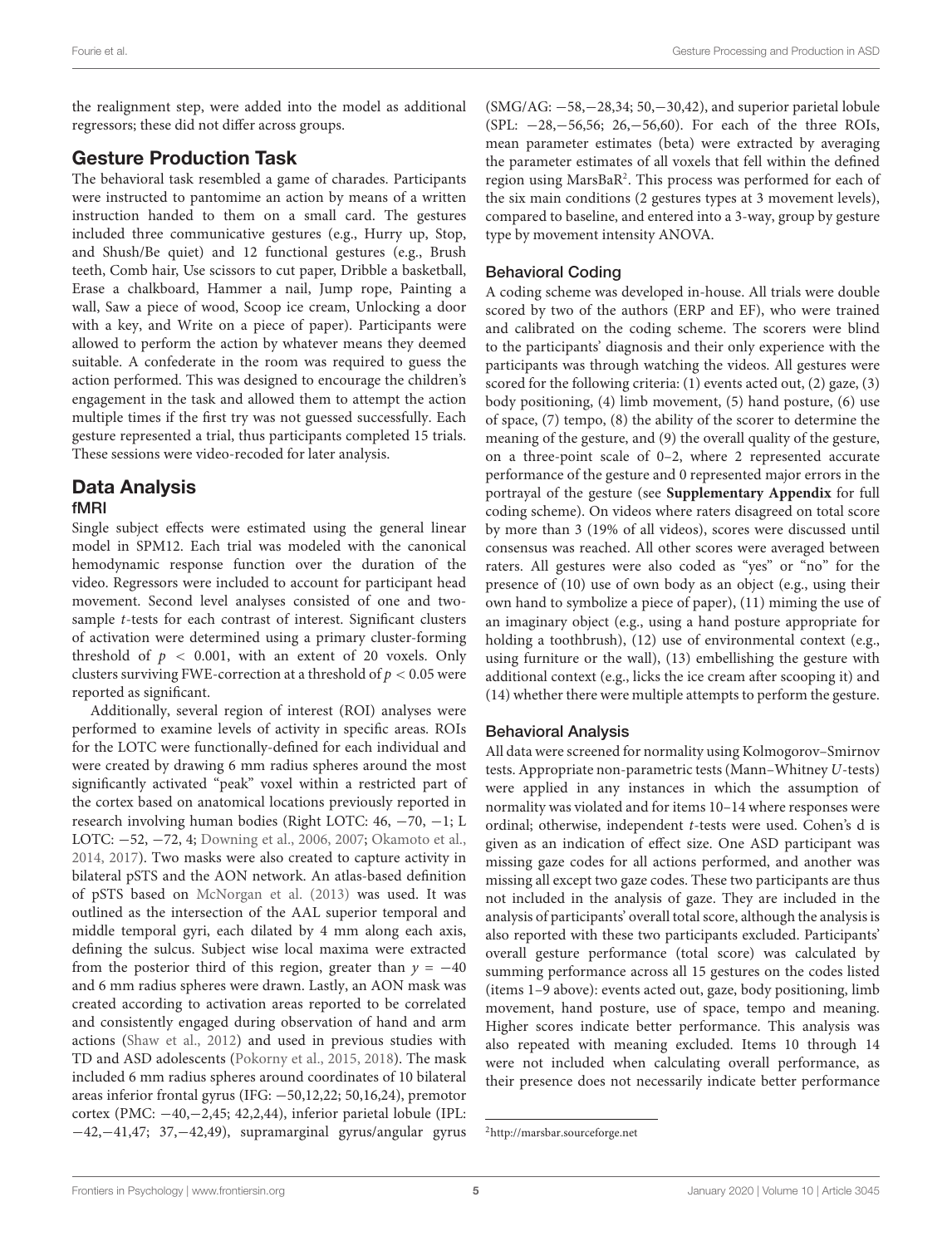because participants were not given instructions on how to execute the action.

#### Correlation Analyses

Correlations between fMRI and behavioral video data were examined by calculating Pearson correlation coefficients between beta values extracted from ROIs and overall gesture performance scores. These analyses were run separately for each group. Associations between neural activity during the task, gesture performance and behavioral measures was also assessed. Additionally, given the large age range of participants in the study, we examined the relationship between age and both neural activity and gesture performance to account for developmental changes.

# RESULTS

## Behavioral Measures

Scores on both the SCQ, which assesses social functioning, and the SRS, which indexes social responsiveness, were significantly higher in the ASD group compared to the TD group, indicating greater social difficulties (**[Table 1](#page-3-0)**). Scores on the DCDQ'07, which assesses motor functioning, were significantly lower in the ASD group compared to the TD group, indicating poorer parent-reported motor skills in the ASD group (**[Table 1](#page-3-0)**).

### Gesture Performance

Significantly higher overall performance was seen in the TD group  $(M = 204.62)$  than the ASD group  $(M = 185.42)$  $[t(14.98) = 2.36, p = 0.03, d = 0.99]$ . The same pattern of results was also seen when excluding the meaning code, with higher overall performance in the TD group ( $M = 183.95$ ) than the ASD group  $(M = 167.97)$   $[t(14.05) = 2.50, p = 0.03, d = 1.08]$ . Because the meaning code was not an entirely unbiased rating (i.e., raters were aware of which action they were viewing) and similar results were shown for analyses including and excluding this code, we decided to use the overall performance scores without meaning for all subsequent analyses.

To explore whether the significant difference in overall gesture performance between ASD and TD participants was being driven by performance on certain aspects of the gestures, we tested for significant group differences on all codes. **[Table 2](#page-5-0)** shows the average values for each group as well as significance values and effects sizes for the group comparisons. Significant group differences emerged for quality of the gestures and hand posture codes, with the TD group demonstrating significantly better performance than the ASD group. Additionally, there was a significant group difference in the use of environmental context; participants with ASD more frequently used environmental context (such as furniture or the wall) to perform their gestures than their TD counterparts. No other codes showed significant group differences.

### Gesture Performance and Age

In the TD group, gesture performance was positively associated with age ( $r = 0.61$ ,  $p = 0.01$ ), but this association was not found

<span id="page-5-0"></span>TABLE 2 | Behavioral performance of gestures by group.

| Code                           | <b>ASD</b>   | TD           | р       | d    |
|--------------------------------|--------------|--------------|---------|------|
| Events acted out               | 26.69 (3.12) | 27.70 (1.93) | 0.60    | 0.40 |
| Gaze                           | 24.57 (4.33) | 26.58 (3.55) | 0.21    | 0.51 |
| Body positioning               | 27.75 (1.86) | 28.65 (2.41) | 0.60    | 0.42 |
| Limb movement                  | 22.15 (3.73) | 23.56 (2.15) | 0.60    | 0.48 |
| Hand posture                   | 23.21 (2.21) | 26.01 (2.21) | $0.04*$ | 0.89 |
| Use of space                   | 26.05 (3.00) | 28.12 (1.54) | 0.13    | 0.91 |
| Tempo                          | 22.46 (3.28) | 22.97 (2.98) | 0.67    | 0.17 |
| Quality                        | 15.99 (5.88) | 20.69 (3.35) | $0.01*$ | 1.02 |
| Uses own body as object        | 1.69 (1.01)  | 1.70(1.39)   | 0.98    | 0.01 |
| Mimes imaginary object         | 11.37 (0.77) | 11.15(0.74)  | 0.45    | 0.29 |
| Embellishes with added context | 3.43(1.85)   | 3.01(2.09)   | 0.58    | 0.62 |
| Uses environmental context     | 2.86(1.74)   | 1.46 (1.97)  | $0.04*$ | 0.75 |
| Makes multiple attempts        | 0.76(0.76)   | 0.74(0.70)   | 0.91    | 0.02 |

Average values for each code, as well as significance values and effects sizes for group comparisons.  $p < 0.05$ .

in the ASD group ( $r = 0.24$ ,  $p = 0.46$ ). In order to determine whether differential age effects were accounting for observed group difference in gesture performance, we performed a oneway ANCOVA with age as a covariate. There were, however, no main or interaction effects with age suggesting that gesture performance was dependent solely on group status [effect of group:  $F(1, 23) = 8.94$ ,  $p = 0.01$ . While typical children seem to improve in gesture performance with age, the ASD group does not show the same age-related progress. However, this differential age effect was not strong enough to indicate a significantly different developmental trend in the two groups.

# fMRI Task

### Behavioral Data

To determine whether individuals with ASD differ from TD individuals in their ability to recognize gestures, we used a three-way ANOVA with two within-subject factors: level of movement intensity (subtle, mid-level, exaggerated) and gesture type (functional, communicative) and a between-subjects factor of group status (ASD, TD). Four participants (all TD) were excluded from this analysis as their responding was at chance, due to difficulty understanding the task instructions or the use of incorrect response keys, leaving 12 TD and 15 ASD participants for analysis.

For reaction time, there were no significant main effects of group or interactions with group, suggesting that the ASD and TD groups did not systematically differ in the speed at which they recognized gestures, for level of movement or gesture type. There was, however, a main effect of gesture type,  $F(1, 25) = 17.92$ ,  $p < 0.001$ , a main effect of movement intensity,  $F(2, 50) = 21.93$ ,  $p < 0.00001$ , and an interaction between type and movement,  $F(2, 50) = 5.64$ ,  $p < 0.01$ . Follow-up comparisons for the main effect of gesture type revealed that communicative gestures  $(M = 1.20)$  took longer than functional gestures  $(M = 1.10)$  to identify,  $p < 0.0001$ . Follow-up pairwise *t*-tests for the effect of movement intensity demonstrated that across both gesture types, the subtle gestures ( $M = 1.25$ ) took longer to recognize compared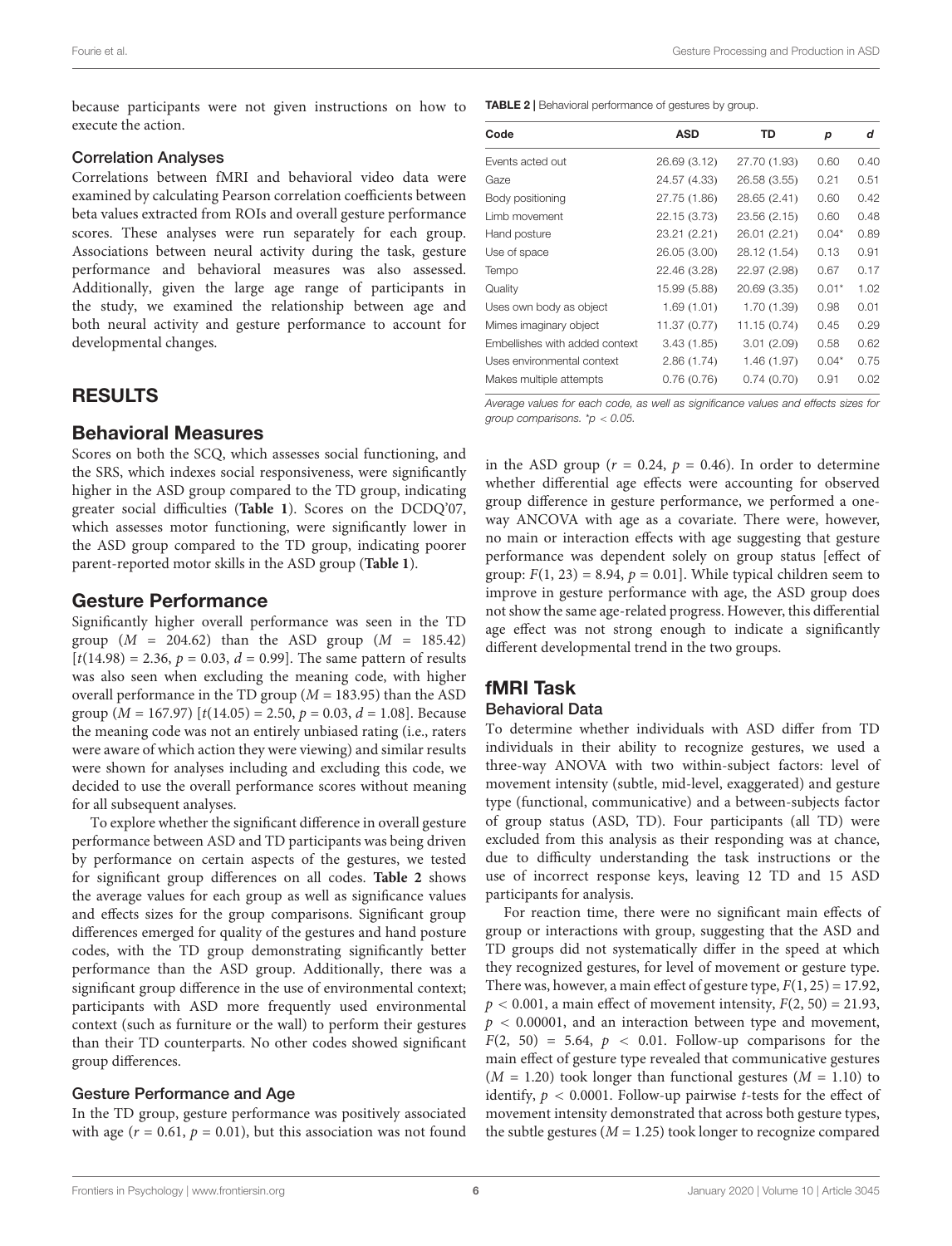to both mid-level ( $M = 1.09$ ),  $p < 0.0001$ , and exaggerated gestures ( $M = 1.12$ ),  $p < 0.0001$ . Follow-up comparisons for the interaction revealed that communicative gestures elicited longer reaction times than functional gestures only for mid-level ( $p < 0.0001$ ) and exaggerated gestures ( $p = 0.05$ ).

As with reaction time, accuracy scores showed no main effect nor interactions involving group, suggesting similar performance across groups on the recognition task. There was a main effect of gesture type,  $F(1, 25) = 31.34$ ,  $p < 0.00001$ , and a main effect of movement intensity,  $F(2, 50) = 4.64$ ,  $p = 0.04$ . Pairwise comparisons between the two gesture types revealed that functional gestures ( $M = 0.95$ ) were more accurately recognized than communicative gestures ( $M = 0.91$ ),  $p < 0.0001$ . Follow-up comparisons between each level of movement intensity showed that participants recognized mid-level gestures ( $M = 0.95$ ) more accurately than exaggerated ( $M = 0.92$ ),  $p < 0.01$ , and marginally better compared to subtle gestures ( $M = 0.92$ ),  $p = 0.05$ .

#### Whole Brain Data

#### **Neural response to all gestures**

One-sample within-group t-tests revealed large clusters of activation  $(k = 150+)$  in bilateral LOTC in both groups (MNI coordinates: L LOTC:  $x = -49, -71, 5$ ; R LOTC:  $x = 44$ ,  $y = -78$ ,  $y = -2$ ). The TD group showed additional activations in several smaller clusters  $(k = 27+)$  located in the left hemisphere including the premotor cortex, supplementary motor area, insula and thalamus. The ASD group showed one additional cluster of activity  $(k = 80)$  in the left inferior frontal gyrus. However, a twosample between group t-test revealed no regions in which there was significantly greater activation in either group (TD > ASD, ASD > TD) at a cluster level threshold of  $p = 0.05$  (FWE corrected). See **[Table 3](#page-7-0)** for areas of significant activation.

#### **Effect of gesture type**

No regions showed significantly greater activity for the functional compared to communicative gestures. When looking at the communicative > functional contrast (cluster level FWE correction of  $p < 0.05$ ) several regions appeared showing stronger activation. These regions included several clusters in the left hemisphere including the inferior frontal gyrus, supplementary motor area, posterior cingulate, and middle temporal area (BA 21). Between group comparisons (TD > ASD, ASD > TD) revealed no significant differences of the effect of gesture type across the whole brain.

#### **Effect of movement intensity**

We performed *t*-tests both within and between groups using a contrast to detect parametric differences in activity based on intensity of movement  $(-1/1 =$  subtle,  $0 =$  mid-level, 1/−1 = exaggerated). At a cluster level FWE corrected threshold of  $p < 0.05$ , one cluster, the left caudate nucleus, showed greater activity for the subtle compared to exaggerated gestures. There were no areas of significant difference in activation between groups.

#### ROI Analyses

ROI analyses were performed to investigate whether neural activity was sensitive to gesture type or movement level across groups within the following a priori regions: LOTC, pSTS, and AON.

#### **LOTC**

In a 3-way ANOVA (movement  $\times$  type  $\times$  group), left LOTC showed a trending main effect of group,  $F(1, 29) = 3.43$ ,  $p = 0.08$  (**[Figure 2A](#page-7-1)**). There were no additional main effects of either gesture type or movement level nor an interaction effect with group. No main or interaction effects were detected in the right LOTC.

#### **pSTS**

Analyses of activity in the right pSTS ROI revealed a group by movement intensity interaction,  $F(2, 58) = 3.13$ ,  $p = 0.05$  (**[Figure 2B](#page-7-1)**). Follow-up comparisons show that the TD group had differential activation based on the level of movement intensity. The subtle gestures elicited greater activity than the mid-level ( $p = 0.01$ ) and marginally greater activity than exaggerated gestures ( $p = 0.05$ ). However, these differences did not exist in the ASD group. The group by type interaction was marginally significant,  $F(1, 29) = 3.27$ ,  $p = 0.08$ . There were no other significant main effects or interactions.

Left pSTS showed a main effect of movement intensity,  $F(2, 58) = 3.44$ ,  $p = 0.04$  and follow-up comparisons showed that subtle gestures elicited greater activity than mid-level gestures,  $p = 0.03$  ([Figure 2C](#page-7-1)). This trend was driven by data in the TD group, for whom subtle gestures elicited greater activity than both mid-level  $(p = 0.02)$ and exaggerated ( $p = 0.01$ ) gestures, while no differential activity based on movement intensity was present in the ASD group, however, the group x movement interaction was not significant,  $p = 0.30$ . There was also a main effect of gesture type,  $F(1, 29) = 8.76$ ,  $p = 0.001$ , with all participants exhibiting greater activity for communicative than functional gestures (**[Figure 2D](#page-7-1)**). No other main effects or interactions were detected.

### **AON**

AON analyses demonstrated a marginal trend for the effect of movement intensity,  $F(2, 58) = 2.42$ ,  $p = 0.09$ . There were no other main or interaction effects with group.

#### **Neural activity and age**

We examined the relationship between age and activity in each of the ROIs. In the TD group, there were significant positive associations between age and activity in two regions: left pSTS  $(r = 0.51, p = 0.04)$  and AON  $(r = 0.64, p = 0.01)$ . No significant associations emerged between neural activity and age in the ASD group.

# Relationships Between Neural Activity, Gesture Performance, and Behavioral **Measures**

### Neural Activity and Gesture Performance

In the subset of participants who completed both the fMRI and behavioral components (8 ASD, 12 TD), we performed exploratory analyses examining correlations between neural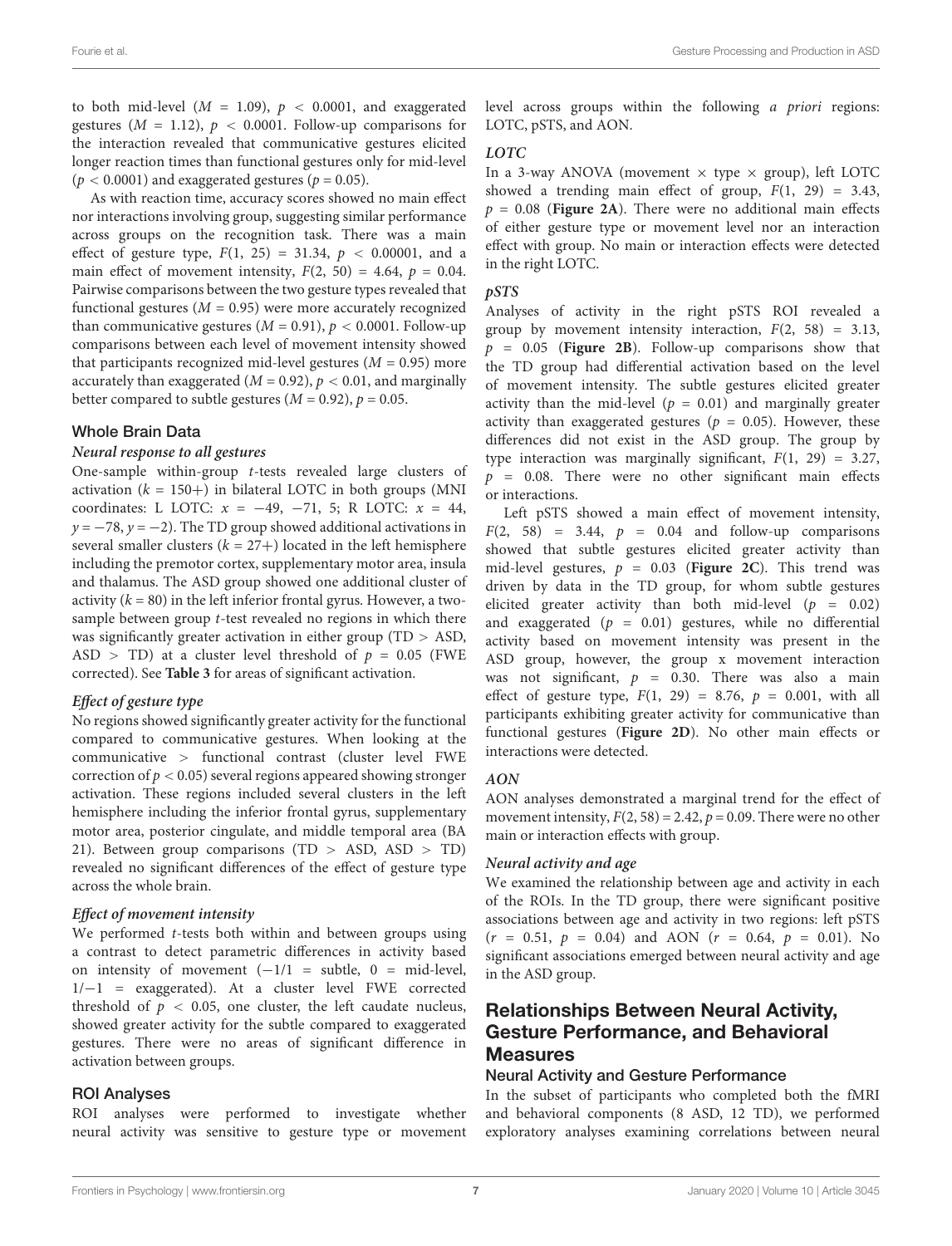<span id="page-7-0"></span>TABLE 3 | Brain areas of significant activation for each group in response to all gestures, the effect of gesture type and movement intensity across both groups.

|                                     | Region                              | $t$ -value | Z-score | k   | <b>MNI</b> coordinates |       |                |
|-------------------------------------|-------------------------------------|------------|---------|-----|------------------------|-------|----------------|
| <b>Contrast and group</b>           |                                     |            |         |     | $\boldsymbol{x}$       | У     | z              |
| All gestures > baseline             |                                     |            |         |     |                        |       |                |
| <b>TD</b>                           | R lateral occipital temporal cortex | 9.88       | 5.53    | 353 | 44                     | $-78$ | $-2$           |
|                                     | L lateral occipital temporal cortex | 8.01       | 5.01    | 347 | $-53$                  | $-64$ | 5              |
|                                     | L premotor cortex                   | 7.35       | 4.79    | 82  | $-35$                  | 5     | 32             |
|                                     | L thalamus                          | 7.75       | 4.93    | 32  | $-18$                  | $-33$ | $-2$           |
|                                     | L insula                            | 6.42       | 4.45    | 30  | $-32$                  | 22    | $-2$           |
|                                     | L supplementary motor area          | 5.85       | 4.22    | 27  | $-4$                   | 12    | 49             |
| <b>ASD</b>                          | L lateral occipital temporal cortex | 9.05       | 5.22    | 159 | $-35$                  | $-91$ | $-5$           |
|                                     | R lateral occipital temporal cortex | 7.97       | 4.91    | 266 | 44                     | $-84$ | 5              |
|                                     | L inferior frontal gyrus            | 5.58       | 4.04    | 80  | $-42$                  | 19    | 25             |
| <b>Effect of gesture type</b>       |                                     |            |         |     |                        |       |                |
| CG > FA                             | L inferior frontal gyrus            | 6.47       | 5.14    | 141 | $-46$                  | 29    | $-5$           |
|                                     | L middle temporal gyrus             | 6.21       | 4.99    | 94  | $-42$                  | 1     | $-22$          |
|                                     | L cinqulate gyrus                   | 5.82       | 4.77    | 147 | $-8$                   | $-50$ | 29             |
|                                     | L middle temporal gyrus             | 5.81       | 4.76    | 101 | $-53$                  | $-36$ |                |
|                                     | L supplementary motor area          | 5.29       | 4.45    | 51  | $-4$                   | 12    | 59             |
|                                     | R middle temporal gryus             | 4.65       | 4.03    | 48  | 47                     | $-40$ | $\overline{1}$ |
| FA > CG                             |                                     |            |         |     |                        |       |                |
| <b>Effect of movement intensity</b> |                                     |            |         |     |                        |       |                |
| Subtle $>$ exaggerated              | L caudate                           | 4.96       | 4.21    | 73  | $-11$                  | 1     | 18             |
| Exaggerated > subtle                |                                     | -          |         |     |                        |       |                |

Only areas of significance are reported and the following information provided: T-value, Z-score, cluster size and coordinate of peak activation in MNI coordinates. (CG, communicative gesture; FA, functional gesture).

<span id="page-7-1"></span>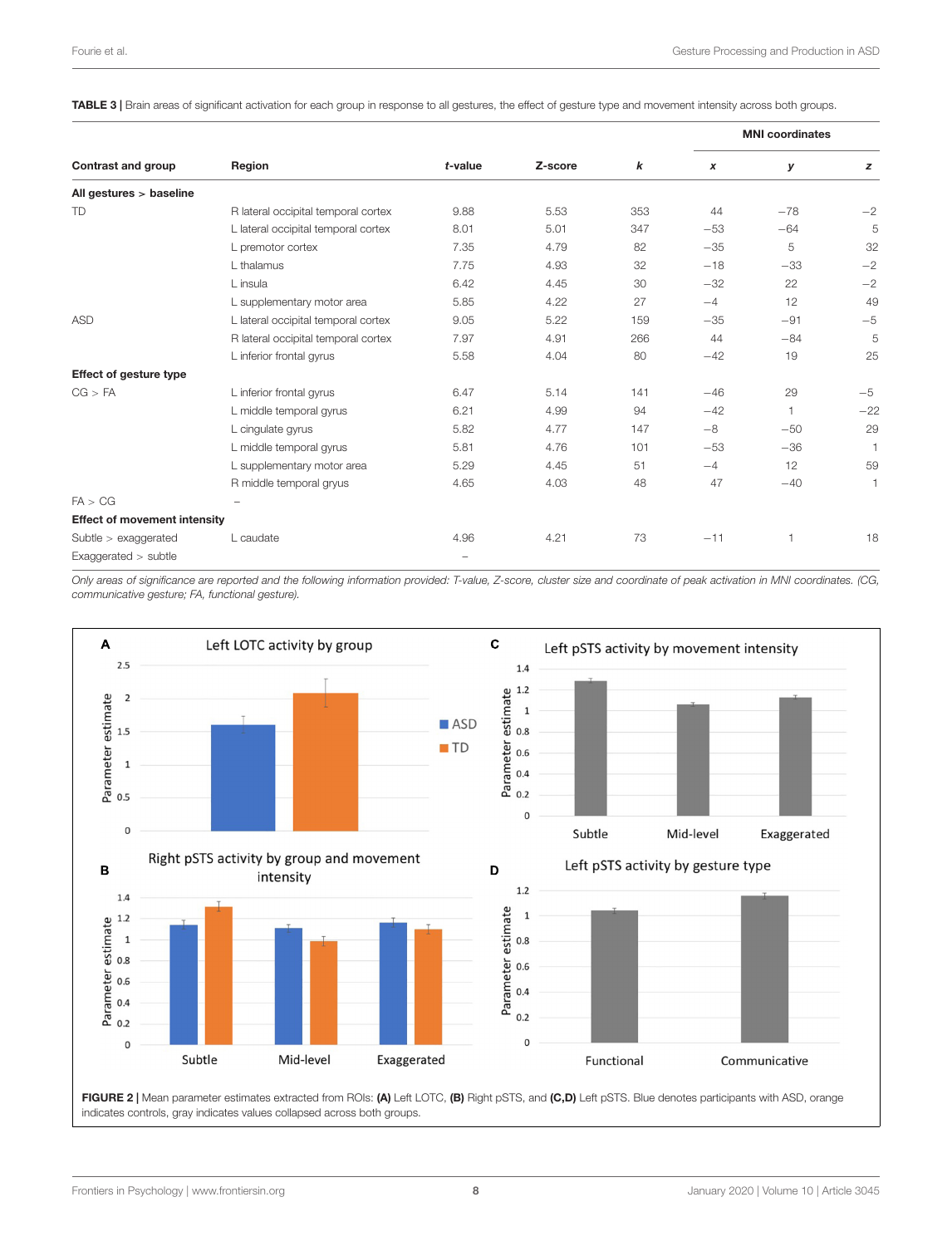

<span id="page-8-0"></span>activity and gesture performance. Activity in left LOTC was positively correlated with the total gesture score in the TD group ( $r = 0.59$ ,  $p = 0.04$ ), but no significant relation was found in right LOTC  $(r = 0.31, p = 0.32)$ , nor with either region in the ASD group (L LOTC:  $r = -0.40$ ,  $p = 0.31$ ; R LOTC:  $r = 0.20$ ,  $p = 0.63$ ); see **[Figure 3](#page-8-0)**. Fisher's transformation showed that the difference between these coefficients was significantly different between groups  $(p = 0.04)$ . Correlations with activity in the AON showed a similar trend: in the TD group, gesture performance was positively related to activity in the AON mask region  $(r = 0.57, p = 0.05)$ , while no relation was present in the ASD group ( $r = -0.11$ ,  $p = 0.80$ ). Given the association between age and AON activity, we then included age as a covariate using partial correlation and this relationship in the TD group was no longer significant  $(r = 0.07,$  $p = 0.83$ ). No significant correlations were detected between activity in bilateral pSTS or AON and gesture performance in either group.

### Neural Activity and Behavioral Measures

#### **Social impairment**

In the TD group, activity in the left LOTC was negatively correlated with SRS scores ( $r = -0.49$ ,  $p = 0.05$ ). There was also a negative but non-significant association between left LOTC activity and SCQ scores in the TD group  $(r = -0.28, p = 0.19)$ . The ASD group showed no significant relationships between left LOTC activity and SRS ( $r = -0.09$ ,  $p = 0.76$ ) or SCQ scores ( $r = -0.19$ ,  $p = 0.49$ ). Similarly, activity in the AON was negatively correlated with both measures of social functioning only in the TD group (SRS:  $r = -0.47$ ,  $p = 0.05$ ; SCQ:  $r = -0.50$ ,  $p = 0.05$ ) but not the ASD group (SRS:  $r = -0.16$ ,  $p = 0.57$ ; SCQ:  $r = 0.05$ ,  $p = 0.87$ ). However, Fisher's transformation revealed that none of the correlation coefficients were significantly different between groups. There were no significant associations between activity in right LOTC or



<span id="page-8-1"></span>bilateral pSTS and any of the measures of social impairment in either group.

#### **Motor coordination**

There were no significant relationships between DCDQ scores and neural activity in any region in either group.

### Gesture Performance and Behavioral Measures **Social impairment**

Gesture performance was negatively correlated with SRS scores in both groups, reaching statistical significance only in the TD group  $(r = -0.60, p = 0.02)$  and trending toward significance in the ASD group ( $r = -0.55$ ,  $p = 0.07$ ); see **[Figure 4](#page-8-1)**. Similar results were observed for the relationship with SCQ (TD:  $r = -0.54$ ,  $p = 0.03$ ; ASD:  $r = -0.54$ ,  $p = 0.08$ ).

#### **Motor coordination**

In the TD group, gesture performance was correlated with motor coordination, such that greater motor coordination was associated with better performance of gestures ( $r = 0.65$ ,  $p = 0.01$ ). No such associations were demonstrated in the ASD group  $(r = 0.34, p = 0.30)$ ; yet, this coefficient was not statistically different from that of the TD group.

### **DISCUSSION**

The present study set out to investigate differences in behavioral and neural sensitivity to action gestures and gesture production abilities in a group of children and adolescents with ASD compared to age- and performance IQ-matched TD counterparts. Further, associations between these measures and social difficulties were assessed.

# Neural Activity During Gesture **Processing**

The primary aim of this study was to examine the underlying neural correlates of gesture processing and determine whether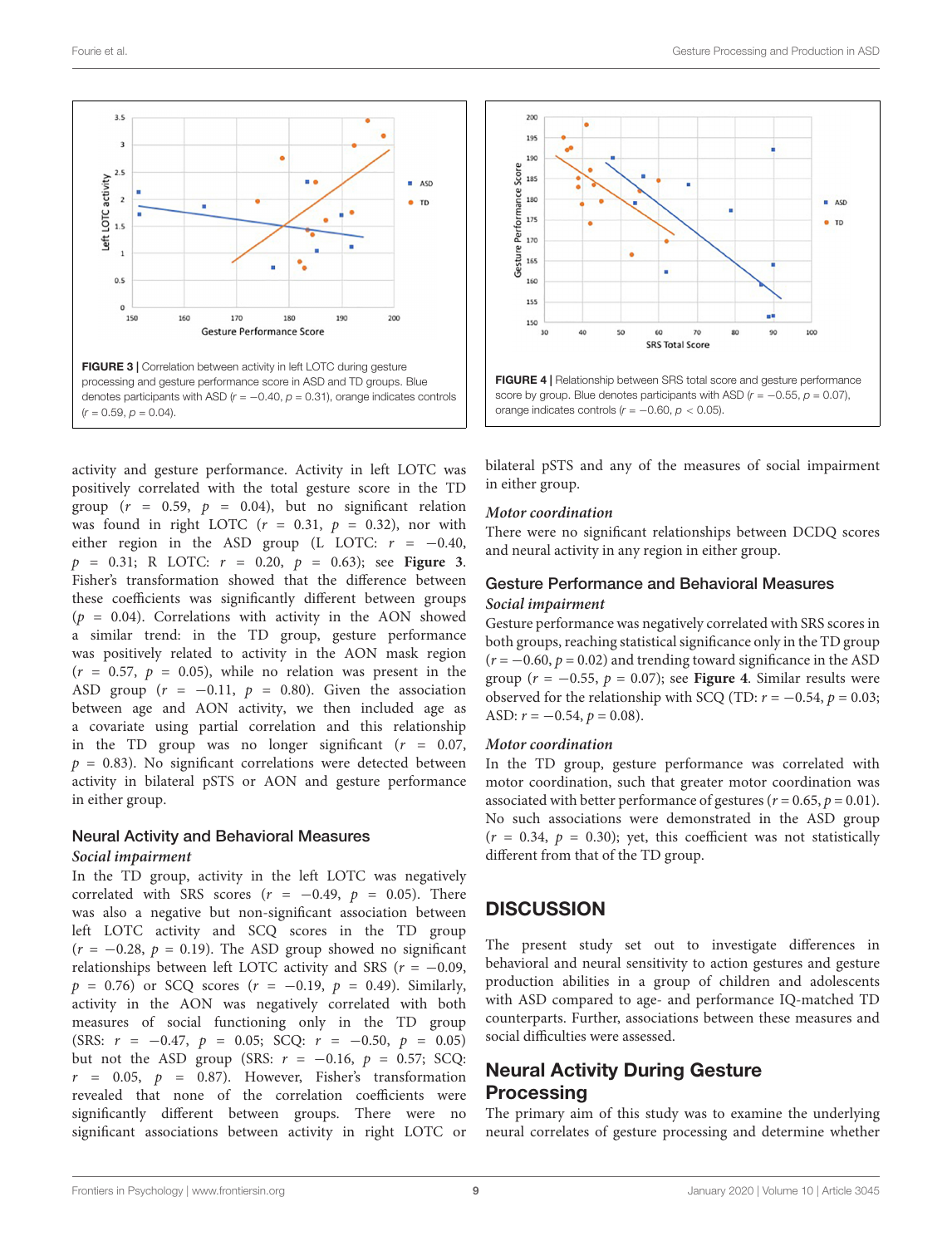our groups showed differential neural sensitivity to movement intensity or gesture type. We predicted that participants with ASD would show hypoactivation of areas involved in BM and gesture processing, however there were no significant main effects of group in any ROIs. Left LOTC showed a marginal main effect of group, where previous research has demonstrated attenuation of activity in LOTC and EBA in ASD [\(Okamoto et al.,](#page-13-21) [2014,](#page-13-21) [2018\)](#page-13-23). LOTC showed no effects of movement intensity and gesture type, suggesting that it may be performing more basic, earlystream processing, without differential sensitivity to the amount of movement or the type of gesture being observed. Studies examining networks involved in visual processing of body parts suggest that this region plays a role in integrating form and movement information about bodies and actions and relaying this to associative parietal and temporal regions in order to perform action [\(Astafiev et al.,](#page-12-24) [2004;](#page-12-24) [Zimmermann et al.,](#page-14-6) [2018\)](#page-14-6), which may explain the lack of differential activity by movement and gesture type.

On the other hand, pSTS did demonstrate modulation of activity by both movement intensity and gesture type. Right pSTS showed differential activity based on movement intensity only in the TD group, with greater activity elicited for subtle gestures, and a trending group by gesture type interaction. Groups demonstrated similar patterns of sensitivity to both movement intensity and gesture type in the left pSTS, with comparatively greater activity elicited by both subtle and communicative gestures. Whole brain analyses showed consistent findings, with heightened activity in a few frontal regions, namely IFG and SMA, during presentation of communicative compared to functional gestures, and in one area, the caudate nucleus, for subtle compared to exaggerated gestures, suggesting that these two factors necessitated higher processing demands.

Given the role of the pSTS in controlling attention to and routing visual input, this region may be computing higher order information present in stimuli and then signaling to other regions, such as the frontal association areas when greater resources are required for further processing, as in the case of subtle gestures and those with communicative intent [\(Kaiser](#page-12-30) [and Shiffrar,](#page-12-30) [2009;](#page-12-30) [Thurman et al.,](#page-13-31) [2016\)](#page-13-31). Previous research has shown that this region is more engaged by gestures that were rated by participants as more communicative [\(Redcay et al.,](#page-13-32) [2016\)](#page-13-32). In our sample, this system appears to function in this manner for both groups in left pSTS, while the ASD group exhibited a different pattern in right pSTS. Atypical patterns of brain lateralization are often observed in ASD and appear most commonly in temporal language-specific circuits [\(Knaus et al.,](#page-12-31) [2010;](#page-12-31) [Nielsen et al.,](#page-13-33) [2014;](#page-13-33) [Wei et al.,](#page-13-34) [2018\)](#page-13-34). While the gestures presented in the task are not explicit language, they do represent a form of communication and the observed atypical lateralization may relate to similar underlying mechanisms of dysfunction. Research has demonstrated both right- and left-ward dominance of these differential hemispheric effects, but our results align with previous work showing decreased functional connectivity during BM perception specific to the right pSTS in ASD [\(Jack et al.,](#page-12-32) [2017\)](#page-12-32). Given that social perception tends to be right-lateralized in this region, it is unsurprising that this is where our group differences are observed.

While direct comparisons between groups revealed no regions of difference above threshold, the TD group did show additional activity in some regions such as supplementary motor area and premotor cortex, areas involved in the planning of motor actions. These results provide additional support for the notion that early intact processing in LOTC and pSTS regions allow further processing to activate motor representations that may enhance encoding of gestures and improve subsequent performance.

# Gesture Recognition

The fMRI task revealed no group differences in reaction time or accuracy, suggesting that groups were matched on their ability and the speed at which they recognized gestures. Contrary to our predictions, those with ASD did not require more exaggerated movement to recognize gestures. However, previous literature examining BM perception using point-light displays has shown a similar absence of behavioral group differences in spite of differential neural activity [\(Freitag et al.,](#page-12-12) [2008;](#page-12-12) [Kröger et al.,](#page-12-22) [2014\)](#page-12-22). Furthermore, deficits in recognition tend to occur for more complex stimuli or that involving emotional content [\(Alaerts et al.,](#page-12-18) [2014;](#page-12-18) [Krüger et al.,](#page-13-35) [2018\)](#page-13-35). The simplicity of the stimuli and the two-item forced-choice task was perhaps not complex or challenging enough to detect differences in gesture recognition abilities.

There was, however, differential behavioral sensitivity based on gesture type and movement intensity across both groups. With respect to gesture type, participants were less accurate and took longer to identify communicative gestures compared to functional ones, irrespective of diagnosis. It is possible that communicative gestures were more ambiguous to recognize; for example, gestures such as "wave," "scold," and "come here" all involve repetitive movement of the right arm around eye-level. By comparison, functional gestures, where the movement was distinct (e.g., driving, knocking), were more easily distinguished, which could explain both increased reaction times and lower accuracy. These behavioral findings are also consistent with the increased neural activity for communicative compared to functional gestures, suggesting that greater neural and cognitive resources were required to process gestures that were social in nature.

The behavioral measures presented a more complicated picture regarding the effect of movement intensity. The subtle gestures took the longest time to recognize compared to both mid-level and exaggerated gestures, which may indicate that subtlety of movement inhibited the timing of the response while greater overtness triggered a rapid response. With respect to accuracy, however, participants were most accurate at recognizing the mid-level gestures compared to both subtle and exaggerated gestures. This may be attributable to the fact that these mid-level gestures were the most natural in the scale of their representation (i.e., did not contain motion that was muted or exaggerative), thus more familiar to and more accurately recognized by participants.

# Gesture Production

In our examination of gesture production abilities, we found that participants with ASD demonstrated poorer overall performance,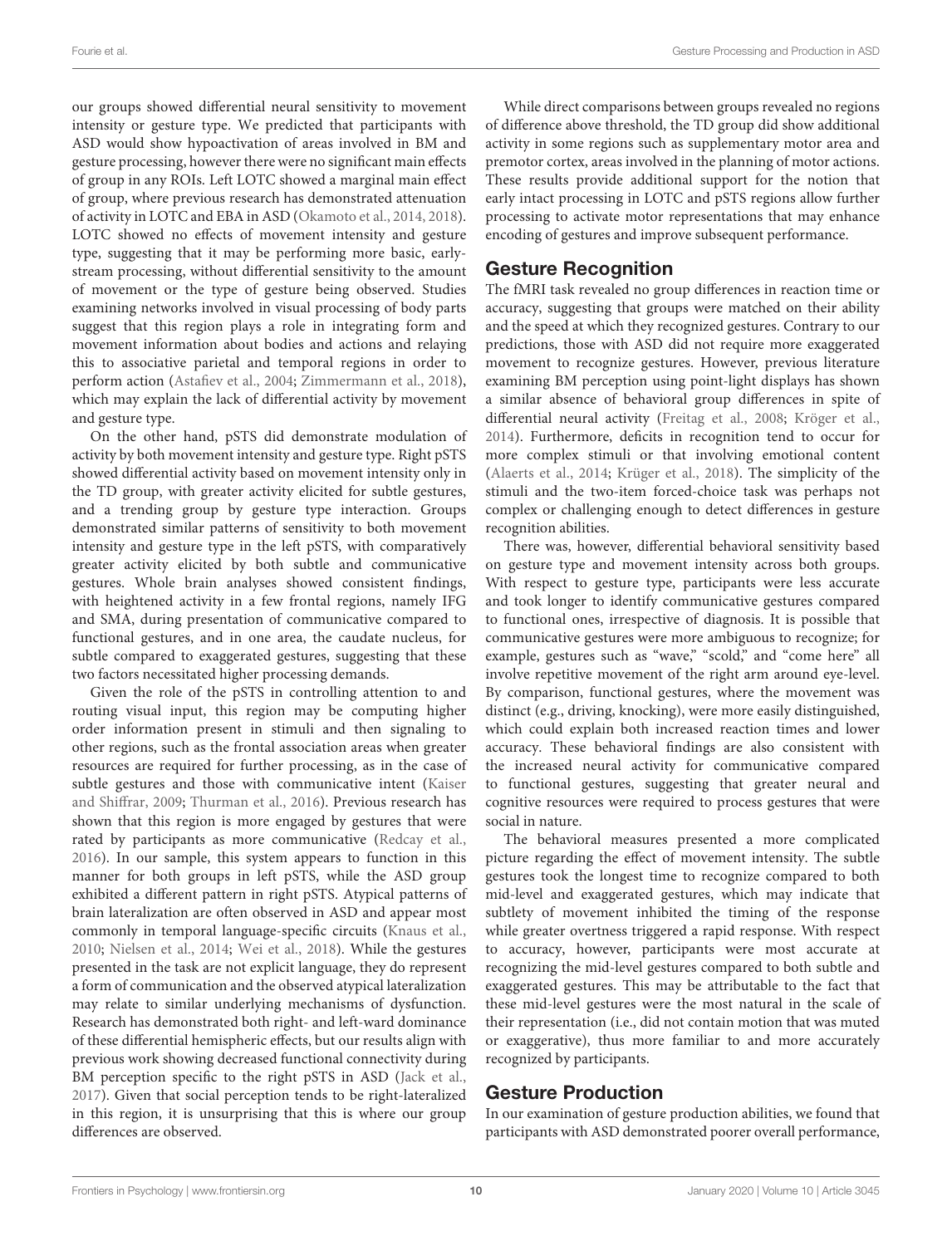as hypothesized. This work is consistent with previous research examining deficits in gesturing elicited through command, in which the ASD group showed greater orientation errors [\(Dewey](#page-12-3) [et al.,](#page-12-3) [2007\)](#page-12-3). This study used a similar paradigm including some of the same action gestures (e.g., brush teeth, cut paper with scissors), so the parallel results are unsurprising.

Individuals with ASD demonstrated specific impairment in hand posture during this task. Qualitatively, this deficit was evident as abnormal flipping of the wrists or unusual finger grasping patterns. Autism-specific hand stereotypies can often be distinguished by their involvement with objects [\(Goldman](#page-12-33) [and Temudo,](#page-12-33) [2012\)](#page-12-33) and though no objects were used in our task, actions involving mimed use of objects is often where oddities were observed. This finding supports existing research showing impairments in imitation of hand and finger gestures [\(Freitag et al.,](#page-12-34) [2006;](#page-12-34) [Biscaldi et al.,](#page-12-6) [2014\)](#page-12-6). Those studies, however, used meaningless gestures without social or tool-related context, so the current study extends these findings of hand gestural abnormalities to common and familiar actions. Interestingly, one of the most commonly noted "orientation errors" in [Dewey](#page-12-3) [et al.](#page-12-3) [\(2007\)](#page-12-3) was an incorrect rotation of the palm of the hand relative to the arm or to the appropriate plane of movement. The observed abnormalities in previous research and during performance on our task may also relate to repetitive hand/finger mannerisms and stereotypies often observed in ASD, such as hand flapping and twisting wrists.

No differences were observed for other codes such as limb movement, body position and tempo. One possibility is that representation of the more overt, observable aspects of gestures, as measured by these codes, are encoded and performed equally well by both groups, while subtler aspects of hand and finger posture may be more challenging for those with ASD. As previously noted, the BM deficit in ASD is one of degree, such that those with ASD require greater signal to detect BM. The nature of this perceptual deficit may manifest as faulty encoding and representation of the subtle aspects of action movements, resulting in a specific deficit in performance of these components.

Individuals with ASD showed greater use of environmental context, including walls, chairs, and a blackboard while performing their gestures. This suggests that those with ASD may have had a greater reliance on these items as a tool for communication, instead of representing the gesture with their body alone. However, we found no correlation between use of environmental context and any individual code or total score, suggesting that the environment was not utilized successfully to improve performance.

Our task showed no group differences in the "gaze" code, which required participants to make at least one clear social reference to the confederate observer while performing the action. Given the amount of research demonstrating reduced eye contact and joint attention in ASD (e.g., [Bhat et al.,](#page-12-35) [2010\)](#page-12-35), this finding was unexpected. Our data suggest that participants with ASD performed at least basic social referencing skills to the same degree as their TD counterparts. However, our coding scheme did not assess quality, such as duration, or quantity of social referencing behavior, and thus may have failed to detect a real effect in this domain.

### Relationships Between Measures

The examination of the relationship between measures of gesture processing and production suggested that in neurotypical individuals, heightened neural processing of gestures is associated with better gesture production. This association was significant within the LOTC and AON regions, however the latter appears to be accounted for by age. This finding suggests that these areas may be part of a neural mechanism linking perceptual representations of gestures to performance of these actions. There is considerable research establishing the AON in this role, functionally supporting the encoding and representation of both action observation and execution [\(Oberman and](#page-13-36) [Ramachandran,](#page-13-36) [2007;](#page-13-36) [Schippers et al.,](#page-13-37) [2009;](#page-13-37) [Van Overwalle](#page-13-6) [and Baetens,](#page-13-6) [2009;](#page-13-6) [Wadsworth et al.,](#page-13-38) [2017\)](#page-13-38), while LOTC's role in this capacity is just emerging [\(Zimmermann et al.,](#page-14-6) [2018\)](#page-14-6) and may warrant further investigation. No association between activity in bilateral pSTS and gesture performance was detected, which may suggest that this region is less relevant for gesture production compared to the other two areas. Previous research supports its role in controlling attention to and routing socially relevant visual stimuli, making it an ideal candidate for activation in our gesture task, however, its role in the production of action has been yet been fully elucidated. The absence of any correlation in the ASD group may reflect some dysfunction in the perception-action coupling system, however, the small sample size may also contribute to the lack of statistically significant findings.

There were also relationships between gesture performance and both measures of social functioning in the TD group, with similar trends in the ASD group. These results indicate that compromised gesturing abilities are related to greater social impairment in both groups. These findings strengthen an extensive body of literature linking gesture and imitation deficits to severity of social impairment [\(Dziuk et al.,](#page-12-5) [2007;](#page-12-5) [Nebel et al.,](#page-13-39) [2016\)](#page-13-39), both core features of ASD. Individuals who are better able to communicate using gestures, as required by the task, demonstrate greater social and communicative skills.

Social impairment was also inversely related to neural activity during gesture processing, suggesting that increased processing of gestures may be related to better social outcomes. This relationship was significant for left LOTC and AON activity in the TD group, supporting previous research linking attenuated neural activity during BM processing to greater severity of social symptoms [\(Kaiser et al.,](#page-12-17) [2010\)](#page-12-17). Past work has also shown these associations in ASD, and authors have suggested that a faulty perceptual system could lead to inaccurate representations of the actions of others resulting in social impairment [\(Oberman](#page-13-7) [et al.,](#page-13-7) [2005;](#page-13-7) [Dapretto et al.,](#page-12-13) [2006;](#page-12-13) [Iacoboni and Dapretto,](#page-12-14) [2006;](#page-12-14) [Oberman and Ramachandran,](#page-13-36) [2007\)](#page-13-36). Given the lack of statistically significant difference between the correlations in ASD and TD groups, it is likely that the null finding in the ASD group is attributable to the small sample size.

Impaired motor coordination was associated with poorer overall performance of gestures, significant only in the TD group. Given that higher DCDQ scores reflect greater coordination of movement on activities like throwing a ball, writing or cutting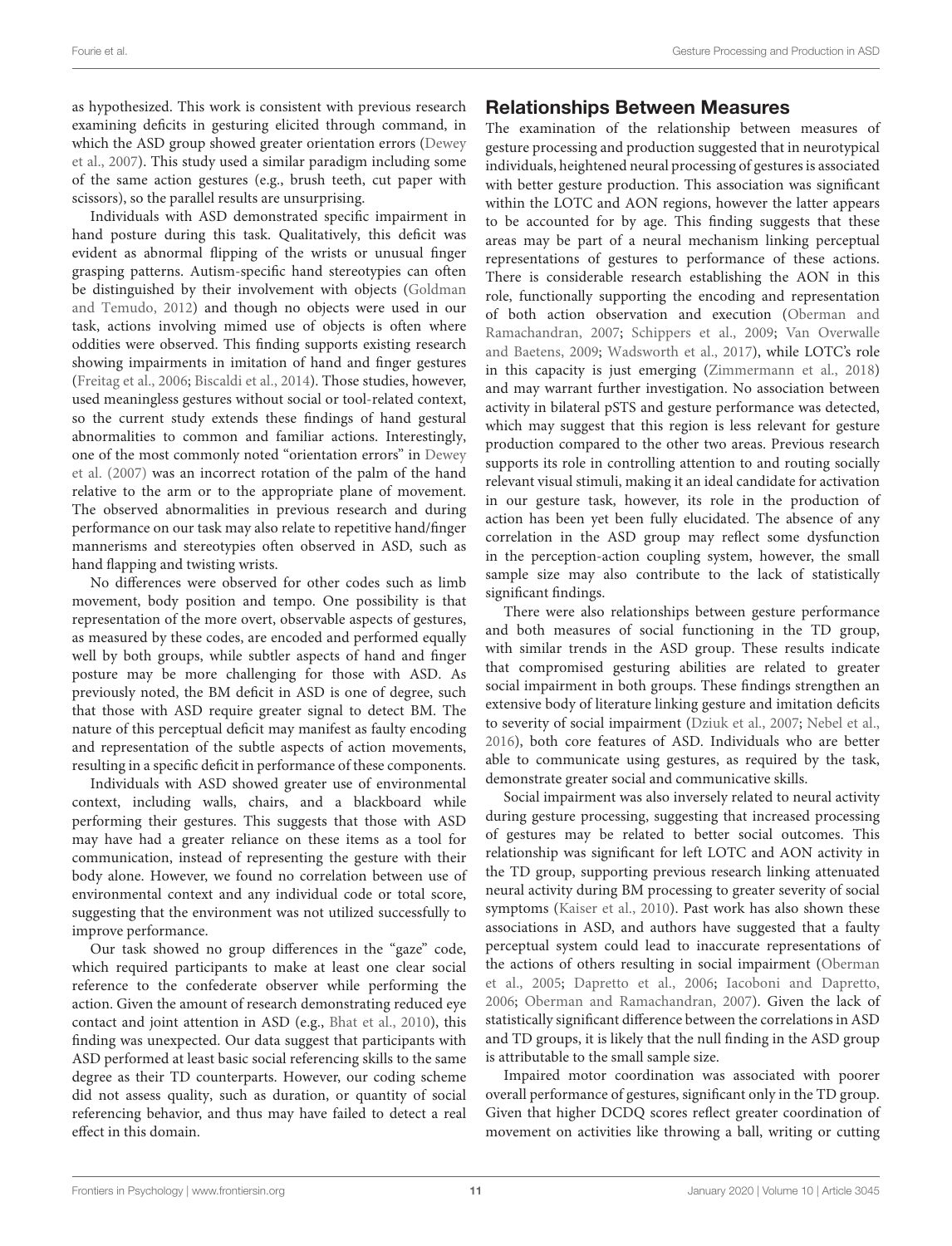paper, an association with performance of related gestures was expected. Previous studies have shown relationships between motor abilities and gestural skills in TD groups, consistent with our findings, but also in ASD [\(Dewey et al.,](#page-12-3) [2007;](#page-12-3) [Zachor et al.,](#page-14-1) [2010;](#page-14-1) [Biscaldi et al.,](#page-12-6) [2014\)](#page-12-6), suggesting that our sample size may have lacked power. There were no associations between motor functioning and neural activity in any ROI region, which is unsurprising given that these regions, with the exception of a few areas in the AON mask (i.e., IFG), are not associated with motor planning and execution.

There are a few limitations to note. Given that not all participants completed the fMRI task and the need to exclude poor data, our sample size in the whole brain and ROI analyses was relatively small. Additionally, the absence of a localizer task precluded our analyses from pinpointing with anatomical specificity the exact functional region within the LOTC where whole brain activation clusters were found. Future research could employ distinct BM and body form localizers to dissociate EBA from MT+, as other studies have done [\(Ross,](#page-13-19) [2014\)](#page-13-19). Another limitation of the study was that it employed a novel gesture task, as there was not a validated task suitable for evaluating performance of complex action gestures in the manner we wanted. Furthermore, the gestures observed in the fMRI task were different from the gestures performed during the charades task and thus we lack a one-to-one comparison of actions through both execution and observation. Instead, the conclusions drawn about associations between gesture processing and production represent a more general trend indicating actionobservation coupling.

# **CONCLUSION**

This study provides some evidence for a pathway linking impairment in BM perception and gestural deficits. The findings extend our understanding of ASD and have important translational potential, offering insight into how an impaired BM detection system may manifest in the broader social deficits observed in ASD. Knowledge about the altered neural and cognitive mechanisms involved in processing non-verbal social cues may help guide interventions focused on increasing children's attention to social input. For example, one recent study demonstrated that fMRI-based stratification of activity in response to BM in neural circuits underlying social information processing (STS, inferior parietal cortex) accurately predicted response to evidence-based behavioral treatment, namely, Pivotal Response Training. The authors underscore the potential of this measure to be used as a sensitive, objective neurobiological marker to identify subgroups of young children likely to respond to specific treatments within a sensitive window of opportunity [\(Yang et al.,](#page-14-7) [2016\)](#page-14-7).

The present study demonstrated an interesting pattern of action perception coupling but further research will be necessary to disentangle the nature of the relationships between gesture processing, production and social skills. Likely, there is a dynamic and bidirectional interplay between the various components, with perceptual deficits leading to

cascading effects on atypical social development, in conjunction with social attention and preference influencing patterns of neural activity during observation of social stimuli. Future research should recruit larger samples and employ additional methodologies and paradigms, that may be more suitable for children who are younger and lower functioning in order to augment our understanding of the complex pathways linking BM processing, gestural abilities and social responsiveness.

# DATA AVAILABILITY STATEMENT

The datasets generated for this study are available on request to the corresponding author.

# ETHICS STATEMENT

The studies involving human participants were reviewed and approved by University of California, Davis Institutional Review Board. Written informed consent to participate in this study was provided by the participants' legal guardian.

# AUTHOR CONTRIBUTIONS

SR and JP conceived and designed the study. MN created the stimuli. JP recruited the participants, collected the data, and performed the initial analyses. EF and EP created the coding protocol and coded all videos. EP performed the behavioral analyses. EF performed the fMRI and correlation analyses, interpreted the results, and drafted the manuscript. All authors read and reviewed the final manuscript.

# FUNDING

This work was supported by an investigator-initiated award from the UC Davis MIND Institute as well as the Autism Research Postdoctoral Training Program (ARTP) at the MIND Institute.

# ACKNOWLEDGMENTS

We would like to acknowledge several individuals for their contributions to the study: Emily Halket for collecting MRI and behavioral data as well as performing initial MRI analyses, Michaela Lambert for assisting with MRI collection and creating the first coding protocol, Jonathan Colet for assistance with MRI collection and participant recruitment, Maria Fusaro for performing behavioral assessments, Lauren Bullard, Donya Nazery, and Yarin Gomez for assisting with MRI collection and participant recruitment, Anna Wisehart, Jamie Wong, and Laura Chao for assistance with behavioral assessments,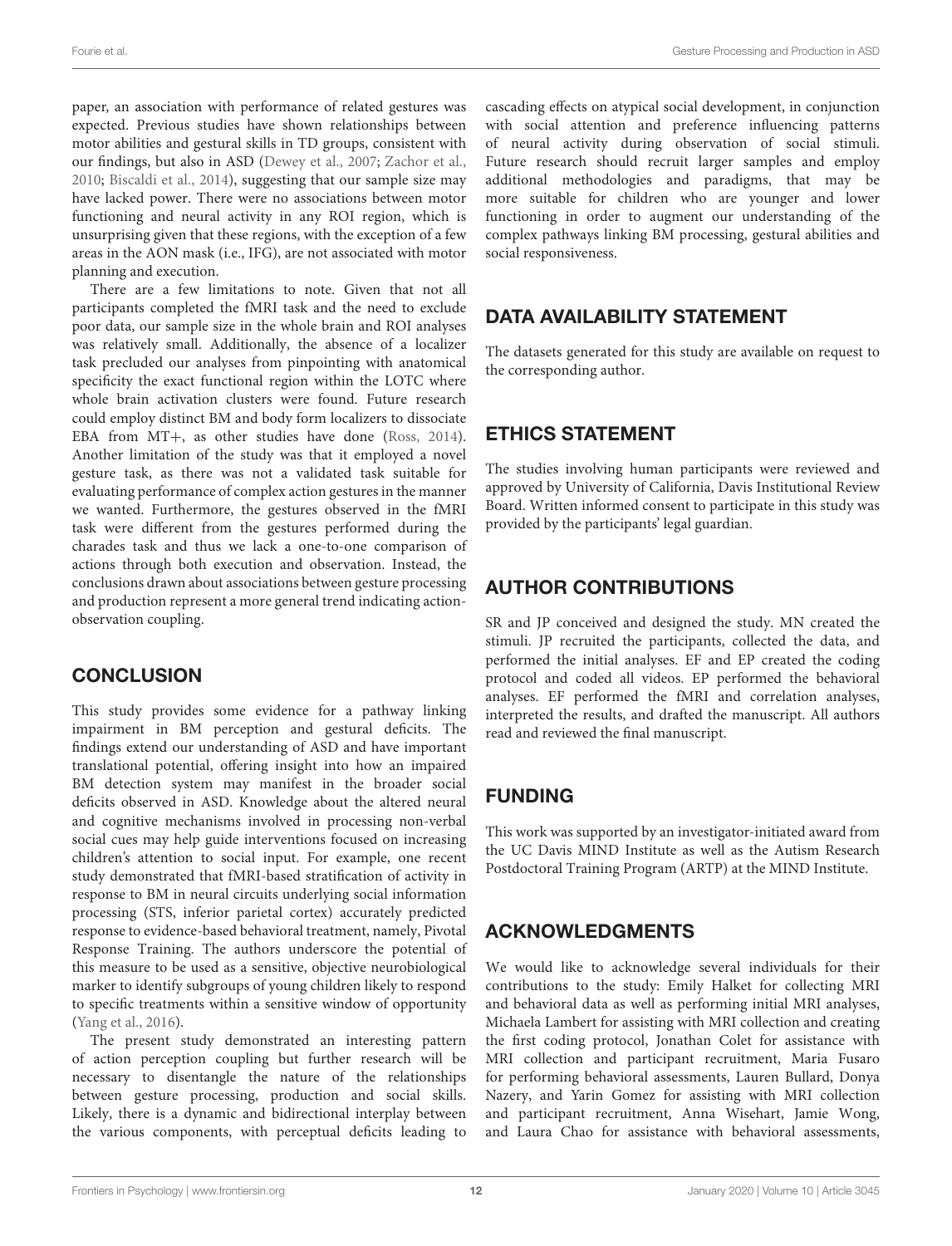Jessica Burris for assisting with MRI collection, Kim Gaul for assistance with behavioral coding and Pamela Gallego for being the actor for the gesture animation stimuli. Lastly, we would like to thank the research participants and their families for participating in this study.

### **REFERENCES**

- <span id="page-12-18"></span>Alaerts, K., Woolley, D. G., Steyaert, J., Di Martino, A., Swinnen, S. P., and Wenderoth, N. (2014). Underconnectivity of the superior temporal sulcus predicts emotion recognition deficits in autism. Soc. Cogn. Affect. Neurosci. 9, 1589–1600. [doi: 10.1093/scan/nst156](https://doi.org/10.1093/scan/nst156)
- <span id="page-12-15"></span>Allison, T., Puce, A., and McCarthy, G. (2000). Social perception from visual cues: role of the STS region. Trends Cogn. Sci. 4, 267–278. [doi: 10.1016/S1364-](https://doi.org/10.1016/S1364-6613(00)01501-1) [6613\(00\)01501-1](https://doi.org/10.1016/S1364-6613(00)01501-1)
- <span id="page-12-0"></span>American Psychiatric Association (2013). Diagnostic and Statistical Manual of Mental Disorders. Washington, D.C: American Psychiatric Association.
- <span id="page-12-9"></span>Annaz, D., Campbell, R., Coleman, M., Milne, E., and Swettenham, J. (2012). Young children with autism spectrum disorder do not preferentially attend to biological motion. J. Autism Dev. Disord. 42, 401–408. [doi: 10.1007/s10803-](https://doi.org/10.1007/s10803-011-1256-3) [011-1256-3](https://doi.org/10.1007/s10803-011-1256-3)
- <span id="page-12-16"></span>Arfeller, C., Schwarzbach, J., Ubaldi, S., Ferrari, P., Barchiesi, G., and Cattaneo, L. (2013). Whole-brain haemodynamic after-effects of 1-Hz magnetic stimulation of the posterior superior temporal cortex during action observation. Brain Topogr. 26, 278–291. [doi: 10.1007/s10548-012-0239-9](https://doi.org/10.1007/s10548-012-0239-9)
- <span id="page-12-24"></span>Astafiev, S. V., Stanley, C. M., Shulman, G. L., and Corbetta, M. (2004). Extrastriate body area in human occipital cortex responds to the performance of motor actions. Nat. Neurosci. 7, 542–548. [doi: 10.1038/](https://doi.org/10.1038/nn1241) [nn1241](https://doi.org/10.1038/nn1241)
- <span id="page-12-7"></span>Atkinson, A. P. (2009). Impaired recognition of emotions from body movements is associated with elevated motion coherence thresholds in autism spectrum disorders. Neuropsychologia 47, 3023–3029. [doi: 10.1016/j.neuropsychologia.](https://doi.org/10.1016/j.neuropsychologia.2009.05.019) [2009.05.019](https://doi.org/10.1016/j.neuropsychologia.2009.05.019)
- <span id="page-12-35"></span>Bhat, A. N., Galloway, J. C., and Landa, R. J. (2010). Social and non-social visual attention patterns and associative learning in infants at risk for autism. J. Child Psychol. Psychiatr. Allied Disciplin. 51, 989–997. [doi: 10.1111/j.1469-7610.2010.](https://doi.org/10.1111/j.1469-7610.2010.02262.x) [02262.x](https://doi.org/10.1111/j.1469-7610.2010.02262.x)
- <span id="page-12-6"></span>Biscaldi, M., Rauh, R., Irion, L., Jung, N. H., Mall, V., Fleischhaker, C., et al. (2014). Deficits in motor abilities and developmental fractionation of imitation performance in high-functioning autism spectrum disorders. Eur. Child Adolesc. Psychiatr. 23, 599–610. [doi: 10.1007/s00787-013-0475-x](https://doi.org/10.1007/s00787-013-0475-x)
- <span id="page-12-11"></span>Blain, S. D., Peterman, J. S., and Park, S. (2017). Subtle cues missed: impaired perception of emotion from gait in relation to schizotypy and autism spectrum traits. Schizophr. Res. 183, 157–160. [doi: 10.1016/j.schres.2016.](https://doi.org/10.1016/j.schres.2016.11.003) [11.003](https://doi.org/10.1016/j.schres.2016.11.003)
- <span id="page-12-20"></span>Blake, R., and Shiffrar, M. (2007). Perception of human motion. Ann. Rev. Psychol. 58, 47–73. [doi: 10.1146/annurev.psych.57.102904.190152](https://doi.org/10.1146/annurev.psych.57.102904.190152)
- <span id="page-12-10"></span>Blake, R., Turner, L. M., Smoski, M. J., Pozdol, S. L., and Stone, W. L. (2003). Visual recognition of biological motion is impaired in children with autism. Psychol. Sci. 14, 151–157. [doi: 10.1111/1467-9280.01434](https://doi.org/10.1111/1467-9280.01434)
- <span id="page-12-1"></span>Capone, N. C., and Mcgregor, K. K. (2004). Gesture development: a review for clinical and research practices. J. Speech Lang. Hear. Res. 47, 173–186. [doi:](https://doi.org/10.1044/1092-4388(2004/015)) [10.1044/1092-4388\(2004/015\)](https://doi.org/10.1044/1092-4388(2004/015))
- <span id="page-12-26"></span>Constantino, J. N. (2005). Social Responsiveness Scale. Los Angeles: Western Psychological Services.
- <span id="page-12-13"></span>Dapretto, M., Davies, M. S., Pfeifer, J. H., Scott, A. A., Sigman, M., Bookheimer, S. Y., et al. (2006). Understanding emotions in others: mirror neuron dysfunction in children with autism spectrum disorders. Nat. Neurosci. 9, 28–30. [doi: 10.1038/nn1611](https://doi.org/10.1038/nn1611)
- <span id="page-12-4"></span>de Marchena, A., and Eigsti, I. M. (2010). Conversational gestures in autism spectrum disorders: asynchrony but not decreased frequency. Autism Res. 3, 311–322. [doi: 10.1002/aur.159](https://doi.org/10.1002/aur.159)
- <span id="page-12-3"></span>Dewey, D., Cantell, M., and Crawford, S. G. (2007). Motor and gestural performance in children with autism spectrum disorders, developmental coordination disorder, and/or attention deficit hyperactivity disorder. J. Int. Neuropsychol. Soc. 13, 246–256. [doi: 10.1017/S1355617707070270](https://doi.org/10.1017/S1355617707070270)

### <span id="page-12-29"></span>SUPPLEMENTARY MATERIAL

The Supplementary Material for this article can be found online at: [https://www.frontiersin.org/articles/10.3389/fpsyg.](https://www.frontiersin.org/articles/10.3389/fpsyg.2019.03045/full#supplementary-material) [2019.03045/full#supplementary-material](https://www.frontiersin.org/articles/10.3389/fpsyg.2019.03045/full#supplementary-material)

- <span id="page-12-27"></span>Downing, P. E., Chan, A. W.-Y., Peelen, M. V., Dodds, C. M., and Kanwisher, N. (2006). Domain specificity in visual cortex. Cereb. Cortex 16, 1453–1461. [doi: 10.1093/cercor/bhj086](https://doi.org/10.1093/cercor/bhj086)
- <span id="page-12-23"></span>Downing, P. E., Jiang, Y., Shuman, M., and Kanwisher, N. (2001). A cortical area selective for visual processing of the human body. Science 293, 2470–2473. [doi: 10.1126/science.1063414](https://doi.org/10.1126/science.1063414)
- <span id="page-12-28"></span>Downing, P. E., Wiggett, A. J., and Peelen, M. V. (2007). functional magnetic resonance imaging investigation of overlapping lateral occipitotemporal activations using multi-voxel pattern analysis. J. Neurosci. 27, 226–233. [doi:](https://doi.org/10.1523/JNEUROSCI.3619-06.2007) [10.1523/JNEUROSCI.3619-06.2007](https://doi.org/10.1523/JNEUROSCI.3619-06.2007)
- <span id="page-12-5"></span>Dziuk, M. A., Larson, J. C. G., Apostu, A., Mahone, E. M., Denckla, M. B., and Mostofsky, S. H. (2007). Dyspraxia in autism: association with motor, social, and communicative deficits. Dev. Med. Child Neurol. 49, 734–739. [doi: 10.1111/](https://doi.org/10.1111/j.1469-8749.2007.00734.x) [j.1469-8749.2007.00734.x](https://doi.org/10.1111/j.1469-8749.2007.00734.x)
- <span id="page-12-34"></span>Freitag, C. M., Kleser, C., and Von Gontardf, A. (2006). Imitation and language abilities in adolescents with autism spectrum disorder without language delay. Eur. Child Adolesc. Psychiatr. 15, 282–291. [doi: 10.1007/s00787-006-](https://doi.org/10.1007/s00787-006-0533-8) [0533-8](https://doi.org/10.1007/s00787-006-0533-8)
- <span id="page-12-12"></span>Freitag, C. M., Konrad, C., Häberlen, M., Kleser, C., von Gontard, A., Reith, W., et al. (2008). Perception of biological motion in autism spectrum disorders. Neuropsychologia 46, 1480–1494. [doi: 10.1016/J.NEUROPSYCHOLOGIA.2007.](https://doi.org/10.1016/J.NEUROPSYCHOLOGIA.2007.12.025) [12.025](https://doi.org/10.1016/J.NEUROPSYCHOLOGIA.2007.12.025)
- <span id="page-12-33"></span>Goldman, S., and Temudo, T. (2012). Hand stereotypies distinguish Rett syndrome from autism disorder. Mov. Disord. 27, 1060–1062. [doi: 10.1002/mds.25057](https://doi.org/10.1002/mds.25057)
- <span id="page-12-2"></span>Gordon, R. G., and Watson, L. R. (2015). Brief report: gestures in children at risk for autism spectrum disorders. J. Autism Dev. Disord. 45, 2267–2273. [doi: 10.1007/s10803-015-2390-0](https://doi.org/10.1007/s10803-015-2390-0)
- <span id="page-12-19"></span>Grossman, E., Donnelly, M., Price, R., Pickens, D., Morgan, V., Neighbor, G., et al. (2000). Brain areas involved in perception of biological motion. J. Cogn. Neurosci. 12, 711–720. [doi: 10.1162/089892900562417](https://doi.org/10.1162/089892900562417)
- <span id="page-12-14"></span>Iacoboni, M., and Dapretto, M. (2006). The mirror neuron system and the consequences of its dysfunction. Nat. Rev. Neurosci. 7, 942–951. [doi: 10.1038/](https://doi.org/10.1038/nrn2024) [nrn2024](https://doi.org/10.1038/nrn2024)
- <span id="page-12-25"></span>Ishizu, T., Noguchi, A., Ito, Y., Ayabe, T., and Kojima, S. (2009). Motor activity and imagery modulate the body-selective region in the occipital–temporal area: a near-infrared spectroscopy study. Neurosci. Lett. 465, 85–89. [doi: 10.1016/J.](https://doi.org/10.1016/J.NEULET.2009.08.079) [NEULET.2009.08.079](https://doi.org/10.1016/J.NEULET.2009.08.079)
- <span id="page-12-32"></span>Jack, A., Keifer, C. M., and Pelphrey, K. A. (2017). Cerebellar contributions to biological motion perception in autism and typical development. Human Brain Mapp. 38, 1914–1932. [doi: 10.1002/hbm.23493](https://doi.org/10.1002/hbm.23493)
- <span id="page-12-17"></span>Kaiser, M. D., Hudac, C. M., Shultz, S., Lee, S. M., Cheung, C., Berken, A. M., et al. (2010). Neural signatures of autism. Proc. Natl. Acad. Sci. U.S.A. 107, 21223–21228. [doi: 10.1073/pnas.1010412107](https://doi.org/10.1073/pnas.1010412107)
- <span id="page-12-30"></span>Kaiser, M. D., and Shiffrar, M. (2009). The visual perception of motion by observers with autism spectrum disorders: a review and synthesis. Psychonom. Bull. Rev. 16, 761–777. [doi: 10.3758/PBR.16.5.761](https://doi.org/10.3758/PBR.16.5.761)
- <span id="page-12-31"></span>Knaus, T. A., Silver, A. M., Kennedy, M., Lindgren, K. A., Dominick, K. C., Siegel, J., et al. (2010). Language laterality in autism spectrum disorder and typical controls: a functional, volumetric, and diffusion tensor MRI study. Brain Lang. 112, 113–120. [doi: 10.1016/j.bandl.2009.11.005](https://doi.org/10.1016/j.bandl.2009.11.005)
- <span id="page-12-8"></span>Koldewyn, K., Whitney, D., and Rivera, S. M. (2010). The psychophysics of visual motion and global form processing in autism. Brain A J. Neurol. 133, 599–610. [doi: 10.1093/brain/awp272](https://doi.org/10.1093/brain/awp272)
- <span id="page-12-21"></span>Koldewyn, K., Whitney, D., and Rivera, S. M. (2011). Neural correlates of coherent and biological motion perception in autism. Dev. Sci. 14, 1075–1088. [doi: 10.](https://doi.org/10.1111/j.1467-7687.2011.01058.x) [1111/j.1467-7687.2011.01058.x](https://doi.org/10.1111/j.1467-7687.2011.01058.x)
- <span id="page-12-22"></span>Kröger, A., Bletsch, A., Krick, C., Siniatchkin, M., Jarczok, T. A., Freitag, C. M., et al. (2014). Visual event-related potentials to biological motion stimuli in autism spectrum disorders. Soc. Cogn. Affect. Neurosci. 9, 1214–1222. [doi: 10.](https://doi.org/10.1093/scan/nst103) [1093/scan/nst103](https://doi.org/10.1093/scan/nst103)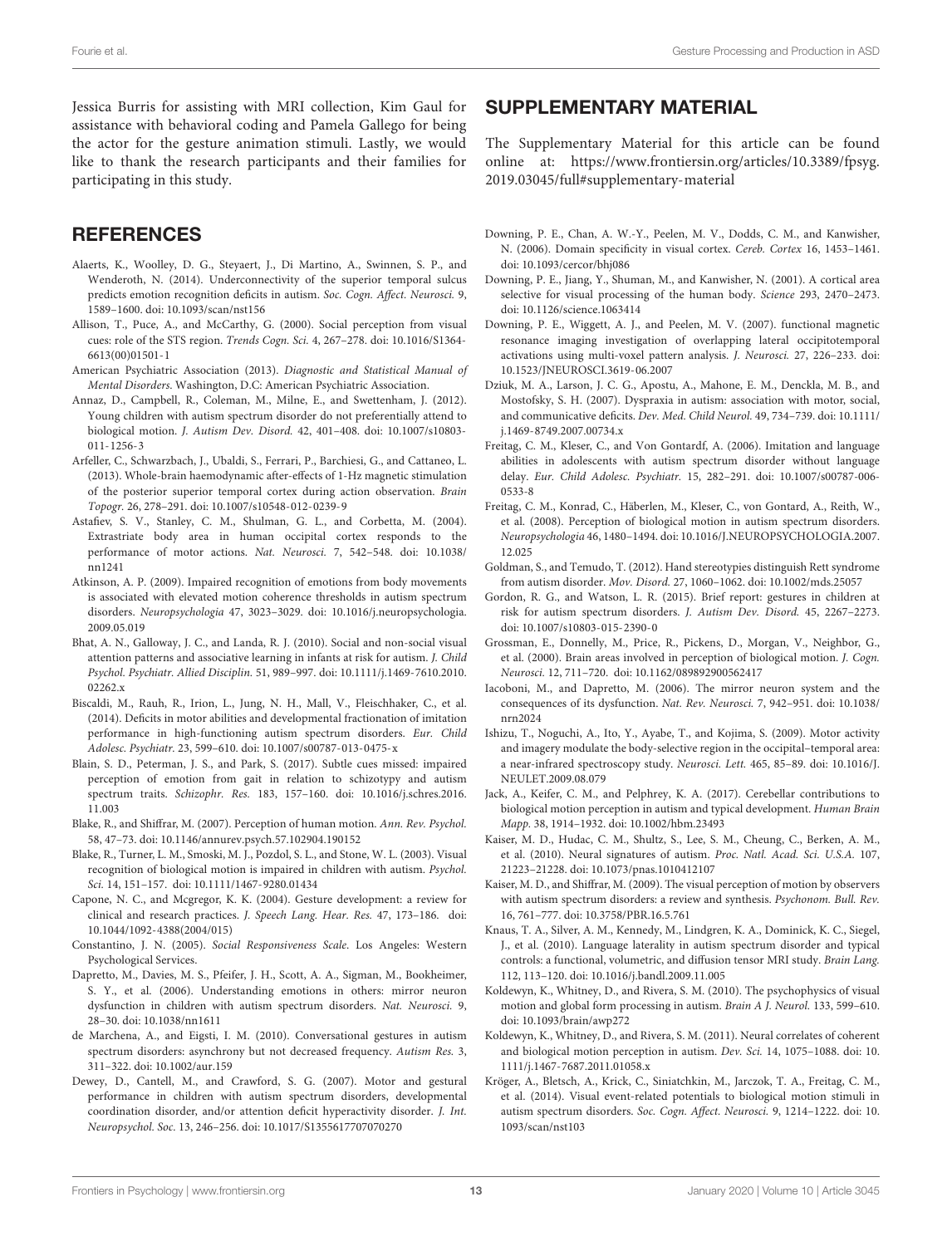- <span id="page-13-35"></span>Krüger, B., Kaletsch, M., Pilgramm, S., Schwippert, S.-S., Hennig, J., Stark, R., et al. (2018). Perceived intensity of emotional point–light displays is reduced in subjects with ASD. J. Autism Dev. Disord. 48, 1–11. [doi: 10.1007/s10803-017-](https://doi.org/10.1007/s10803-017-3286-y) [3286-y](https://doi.org/10.1007/s10803-017-3286-y)
- <span id="page-13-24"></span>Lord, C., Risi, S., Lambrecht, L., Cook, E. H., Leventhal, B. L., DiLavore, P. C., et al. (2000). The autism diagnostic observation schedule-generic: a standard measure of social and communication deficits associated with the spectrum of autism. J. Autism Dev. Disord. 30, 205–223.
- <span id="page-13-15"></span>Marsh, A. A., Kozak, M. N., Wegner, D. M., Reid, M. E., Yu, H. H., and Blair, R. J. R. (2010). The neural substrates of action identification. Soc. Cogn. Affect. Neurosci. 5, 392–403. [doi: 10.1093/scan/nsq004](https://doi.org/10.1093/scan/nsq004)
- <span id="page-13-27"></span>McNorgan, C., Randazzo-Wagner, M., and Booth, J. R. (2013). Cross-modal integration in the brain is related to phonological awareness only in typical readers, not in those with reading difficulty. Front. Hum. Neurosci. 7:388. [doi:](https://doi.org/10.3389/fnhum.2013.00388) [10.3389/fnhum.2013.00388](https://doi.org/10.3389/fnhum.2013.00388)
- <span id="page-13-2"></span>Miniscalco, C., Rudling, M., Rastam, M., Gillberg, C., and Johnels, J. (2014). Imitation (rather than core language) predicts pragmatic development in young children with ASD: a preliminary longitudinal study using CDI parental reports. Int. J. Lang. Commun. Disord. 49, 369–375. [doi: 10.1111/1460-6984.](https://doi.org/10.1111/1460-6984.12085) [12085](https://doi.org/10.1111/1460-6984.12085)
- <span id="page-13-0"></span>Mitchell, S., Brian, J., Zwaigenbaum, L., Roberts, W., Szatmari, P., Smith, I., et al. (2006). Early language and communication development of infants later diagnosed with autism spectrum disorder. J. Dev. Behav. Pediatr. 27(2 Suppl.), S69–S78.
- <span id="page-13-11"></span>Moessnang, C., Otto, K., Bilek, E., Schäfer, A., Baumeister, S., Hohmann, S., et al. (2017). Differential responses of the dorsomedial prefrontal cortex and right posterior superior temporal sulcus to spontaneous mentalizing. Hum. Brain Mapp. 38, 3791–3803. [doi: 10.1002/hbm.23626](https://doi.org/10.1002/hbm.23626)
- <span id="page-13-9"></span>Molenberghs, P., Brander, C., Mattingley, J. B., and Cunnington, R. (2010). The role of the superior temporal sulcus and the mirror neuron system in imitation. Hum. Brain Mapp. 31, 1316–1326. [doi: 10.1002/hbm.20938](https://doi.org/10.1002/hbm.20938)
- <span id="page-13-39"></span>Nebel, M. B., Eloyan, A., Nettles, C. A., Sweeney, K. L., Ament, K., Ward, R. E., et al. (2016). Intrinsic visual-motor synchrony correlates with social deficits in autism. Biol. Psychiatr. 79, 633–641. [doi: 10.1016/J.BIOPSYCH.2015.08.029](https://doi.org/10.1016/J.BIOPSYCH.2015.08.029)
- <span id="page-13-33"></span>Nielsen, J. A., Zielinski, B. A., Fletcher, T., Alexander, A. L., Lange, N., Bigler, E. D., et al. (2014). Abnormal lateralization of functional connectivity between language and default mode regions in autism. Mol. Autism 5:8. [doi: 10.1186/](https://doi.org/10.1186/2040-2392-5-8) [2040-2392-5-8](https://doi.org/10.1186/2040-2392-5-8)
- <span id="page-13-7"></span>Oberman, L. M., Hubbard, E. M., McCleery, J. P., Altschuler, E. L., Ramachandran, V. S., and Pineda, J. A. (2005). EEG evidence for mirror neuron dysfunction in autism spectrum disorders. Cogn. Brain Res. 24, 190–198. [doi: 10.1016/J.](https://doi.org/10.1016/J.COGBRAINRES.2005.01.014) [COGBRAINRES.2005.01.014](https://doi.org/10.1016/J.COGBRAINRES.2005.01.014)
- <span id="page-13-36"></span>Oberman, L. M., and Ramachandran, V. S. (2007). The simulating social mind: the role of the mirror neuron system and simulation in the social and communicative deficits of autism spectrum disorders. Psychol. Bull. 133, 310– 327. [doi: 10.1037/0033-2909.133.2.310](https://doi.org/10.1037/0033-2909.133.2.310)
- <span id="page-13-23"></span>Okamoto, Y., Kitada, R., Miyahara, M., Kochiyama, T., Naruse, H., Sadato, N., et al. (2018). Altered perspective-dependent brain activation while viewing hands and associated imitation difficulties in individuals with autism spectrum disorder. Neuroimage Clin. 19, 384–395. [doi: 10.1016/J.NICL.2018.04.030](https://doi.org/10.1016/J.NICL.2018.04.030)
- <span id="page-13-21"></span>Okamoto, Y., Kitada, R., Tanabe, H. C., Hayashi, M. J., Kochiyama, T., Munesue, T., et al. (2014). Attenuation of the contingency detection effect in the extrastriate body area in autism spectrum disorder. Neurosci. Res. 87, 66–76. [doi: 10.1016/J.](https://doi.org/10.1016/J.NEURES.2014.06.012) [NEURES.2014.06.012](https://doi.org/10.1016/J.NEURES.2014.06.012)
- <span id="page-13-22"></span>Okamoto, Y., Kosaka, H., Kitada, R., Seki, A., Tanabe, H. C., Hayashi, M. J., et al. (2017). Age-dependent atypicalities in body- and face-sensitive activation of the EBA and FFA in individuals with ASD. Neurosci. Res. 119, 38–52. [doi:](https://doi.org/10.1016/J.NEURES.2017.02.001) [10.1016/J.NEURES.2017.02.001](https://doi.org/10.1016/J.NEURES.2017.02.001)
- <span id="page-13-16"></span>Oosterhof, N. N., Wiggett, A. J., Diedrichsen, J., Tipper, S. P., and Downing, P. E. (2010). Surface-based information mapping reveals crossmodal vision–action representations in human parietal and occipitotemporal cortex. J. Neurophysiol. 104, 1077–1089. [doi: 10.1152/jn.00326.2010](https://doi.org/10.1152/jn.00326.2010)
- <span id="page-13-13"></span>Patriquin, M. A., DeRamus, T., Libero, L. E., Laird, A., and Kana, R. K. (2016). Neuroanatomical and neurofunctional markers of social cognition in autism spectrum disorder. Hum. Brain Mapp. 37, 3957–3978. [doi: 10.1002/hbm.23288](https://doi.org/10.1002/hbm.23288)
- <span id="page-13-14"></span>Peelen, M. V., and Downing, P. E. (2007). The neural basis of visual body perception. Nat. Rev. Neurosci. 8, 636–648. [doi: 10.1038/nrn2195](https://doi.org/10.1038/nrn2195)
- <span id="page-13-12"></span>Pelphrey, K. A., and Carter, E. J. (2008). Brain mechanisms for social perception. Ann. N. Y. Acad. Sci. 1145, 283–299. [doi: 10.1196/annals.1416.007](https://doi.org/10.1196/annals.1416.007)
- <span id="page-13-29"></span>Pokorny, J. J., Hatt, N. V., Colombi, C., Vivanti, G., Rogers, S. J., and Rivera, S. M. (2015). The action observation system when observing hand actions in autism and typical development. Autism Res. 8, 284–296. [doi: 10.1002/aur.1445](https://doi.org/10.1002/aur.1445)
- <span id="page-13-30"></span>Pokorny, J. J., Hatt, N. V., Rogers, S. J., and Rivera, S. M. (2018). What are you doing with that object? Comparing the neural responses of action understanding in adolescents with and without autism. J. Autism Dev. Disord. 48, 809–823. [doi: 10.1007/s10803-017-3338-3](https://doi.org/10.1007/s10803-017-3338-3)
- <span id="page-13-4"></span>Price, K. J., Shiffrar, M., and Kerns, K. A. (2012). Movement perception and movement production in Asperger's Syndrome. Res. Autism Spectr. Disord. 6, 391–398. [doi: 10.1016/j.rasd.2011.06.013](https://doi.org/10.1016/j.rasd.2011.06.013)
- <span id="page-13-8"></span>Puce, A., and Perrett, D. (2003). Electrophysiology and brain imaging of biological motion. Philos. Trans. R. Soc. Lond. 358, 435–445. [doi: 10.1098/rstb.2002.1221](https://doi.org/10.1098/rstb.2002.1221)
- <span id="page-13-32"></span>Redcay, E., Velnoskey, K. R., and Rowe, M. L. (2016). Perceived communicative intent in gesture and language modulates the superior temporal sulcus. Hum. Brain Mapp. 37, 3444–3461. [doi: 10.1002/hbm.23251](https://doi.org/10.1002/hbm.23251)
- <span id="page-13-5"></span>Rizzolatti, G., and Sinigaglia, C. (2010). The functional role of the parieto-frontal mirror circuit: interpretations and misinterpretations. Nat. Rev. 11, 264–274. [doi: 10.1038/nrn2805](https://doi.org/10.1038/nrn2805)
- <span id="page-13-17"></span>Romaiguère, P., Nazarian, B., Roth, M., Anton, J.-L., and Felician, O. (2014). Lateral occipitotemporal cortex and action representation. Neuropsychologia 56, 167–177. [doi: 10.1016/J.NEUROPSYCHOLOGIA.2014.](https://doi.org/10.1016/J.NEUROPSYCHOLOGIA.2014.01.006) [01.006](https://doi.org/10.1016/J.NEUROPSYCHOLOGIA.2014.01.006)
- <span id="page-13-19"></span>Ross, P. D. (2014). Body form and body motion processing are dissociable in the visual pathways. Front. Psychol. 5:767. [doi: 10.3389/fpsyg.2014.00767](https://doi.org/10.3389/fpsyg.2014.00767)
- <span id="page-13-26"></span>Rutter, M., Bailey, A., and Lord, C. (2003). The Social Communication Questionnaire. Los Angeles: Western Psychological Services.
- <span id="page-13-37"></span>Schippers, M. B., Gazzola, V., Goebel, R., and Keysers, C. (2009). Playing charades in the fmri: are mirror and/or mentalizing areas involved in gestural communication? PLoS One 4:e6801. [doi: 10.1371/journal.pone.000](https://doi.org/10.1371/journal.pone.0006801) [6801](https://doi.org/10.1371/journal.pone.0006801)
- <span id="page-13-28"></span>Shaw, D. J., Grosbras, M.-H., Leonard, G., Pike, G. B., and Paus, T. (2012). Development of the action observation network during early adolescence: a longitudinal study. Soc. Cogn. Affect. Neurosci. 7, 64–80. [doi: 10.1093/scan/](https://doi.org/10.1093/scan/nsq105) [nsq105](https://doi.org/10.1093/scan/nsq105)
- <span id="page-13-18"></span>Spiridon, M., Fischl, B., and Kanwisher, N. (2006). Location and Spatial profile of category-specific regions in human extrastriate cortex. Hum. Brain Mapp. 27, 77–89. [doi: 10.1002/hbm.20169](https://doi.org/10.1002/hbm.20169)
- <span id="page-13-31"></span>Thurman, S. M., van Boxtel, J. J. A., Monti, M. M., Chiang, J. N., and Lu, H. (2016). Neural adaptation in pSTS correlates with perceptual aftereffects to biological motion and with autistic traits. Neuroimage 136, 149–161. [doi: 10.](https://doi.org/10.1016/J.NEUROIMAGE.2016.05.015) [1016/J.NEUROIMAGE.2016.05.015](https://doi.org/10.1016/J.NEUROIMAGE.2016.05.015)
- <span id="page-13-3"></span>van Boxtel, J. J. A., Peng, Y., Su, J., and Lu, H. (2016). Individual differences in highlevel biological motion tasks correlate with autistic traits. Vis. Res. 141, 136–144. [doi: 10.1016/j.visres.2016.11.005](https://doi.org/10.1016/j.visres.2016.11.005)
- <span id="page-13-6"></span>Van Overwalle, F., and Baetens, K. (2009). Understanding others' actions and goals by mirror and mentalizing systems: a meta-analysis. Neuroimage 48, 564–584. [doi: 10.1016/j.neuroimage.2009.06.009](https://doi.org/10.1016/j.neuroimage.2009.06.009)
- <span id="page-13-20"></span>Vangeneugden, J., Peelen, M. V., Tadin, D., and Battelli, L. (2014). Distinct neural mechanisms for body form and body motion discriminations. J. Neurosci. 34, 574–585. [doi: 10.1523/jneurosci.4032-13.2014](https://doi.org/10.1523/jneurosci.4032-13.2014)
- <span id="page-13-10"></span>Villarreal, M., Fridman, E. A., Amengual, A., Falasco, G., Gerscovich, E. R., Ulloa, E. R., et al. (2008). The neural substrate of gesture recognition. Neuropsychologia 46, 2371–2382. [doi: 10.1016/j.neuropsychologia.2008.03.004](https://doi.org/10.1016/j.neuropsychologia.2008.03.004)
- <span id="page-13-38"></span>Wadsworth, H. M., Maximo, J. O., Lemelman, A. R., Clayton, K., Sivaraman, S., Deshpande, H. D., et al. (2017). The Action imitation network and motor imitation in children and adolescents with autism. Neuroscience 343, 147–156. [doi: 10.1016/J.NEUROSCIENCE.2016.12.001](https://doi.org/10.1016/J.NEUROSCIENCE.2016.12.001)
- <span id="page-13-1"></span>Watson, L. R., Crais, E. R., Baranek, G. T., Dykstra, J. R., and Wilson, K. P. (2013). Communicative gesture use in infants with and without autism: a retrospective home video study. Am. J. Speech Lang. Pathol. 22:25. [doi: 10.1044/](https://doi.org/10.1044/1058-0360(2012/11-0145)) [1058-0360\(2012/11-0145\)](https://doi.org/10.1044/1058-0360(2012/11-0145))
- <span id="page-13-25"></span>Wechsler, D. (1999). Wechsler Abbreviated Scale of Intelligence. New York, NY: Harcourt Brace & Company.
- <span id="page-13-34"></span>Wei, L., Zhong, S., Nie, S., and Gong, G. (2018). Aberrant development of the asymmetry between hemispheric brain white matter networks in autism